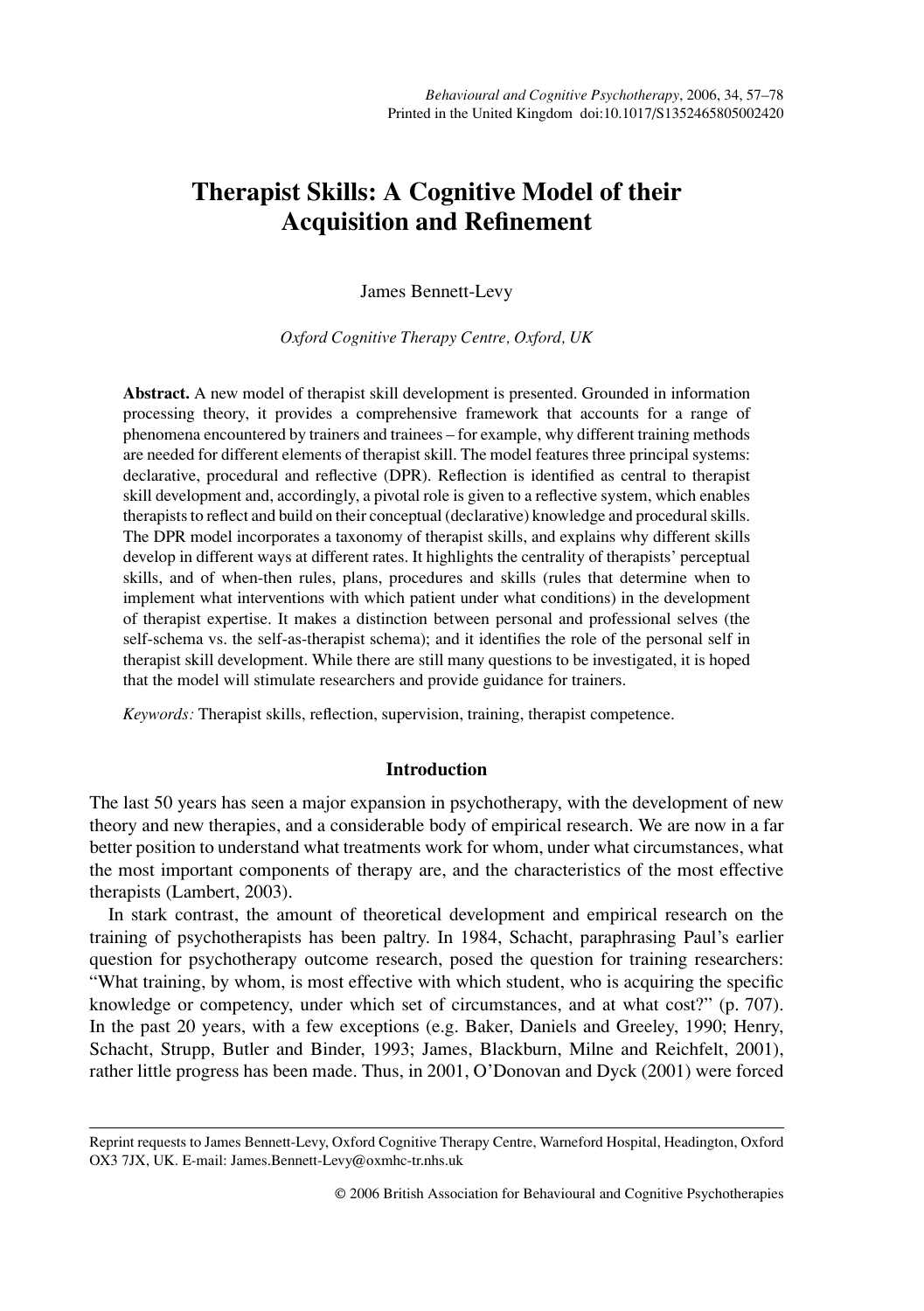to conclude:

In practice, we mainly don't know how teacher variables, content variables, process variables, and student variables interact to determine the outcome of our training courses. We don't know who will benefit from training, or even what the exact benefits might happen to be. In fact, we don't know nearly enough about what contributes to effective training to be dogmatic about what any training program needs to comprise.

Clearly the training of psychotherapists is an important issue, because the value of psychotherapy research and new practices is limited if its product is being ineffectively disseminated by psychotherapy trainers. At this stage, we can tentatively conclude that: (i) there is evidence that trainees' therapeutic competence is enhanced by some training programs (Baker et al., 1990; Crits-Christoph et al., 1998; Ivey, 1990; Milne, Baker, Blackburn, James and Reichelt, 1999), (ii) therapist competence has been related to outcome in a number of studies (Beutler, 1997; Kingdon, Tyrer, Seivewright, Ferguson and Murphy, 1996; Luborsky, McLellan, Digner, Woody and Seligman, 1997; Trepka, Rees, Shapiro, Hardy and Barkham, 2004), (iii) interestingly, interpersonal skills can sometimes be negatively affected in the initial stages of training (Henry et al., 1993; Perlesz, Stolk and Firestone, 1990). As yet, no conclusive study linking the training of therapists to increases in competence *and* enhanced therapeutic outcomes with patients has been carried out.

There are many reasons for the dearth of empirical studies. These include: methodological difficulties (e.g. experimental studies with control groups are usually inappropriate and/or unfeasible); complexity of the issues (training programs may extend over many months, have multiple components, usually multiple trainers with different styles, with trainees from a variety of backgrounds); and apparent difficulties in obtaining funding for training research (Binder, 1999), which falls uncomfortably between psychotherapy and education. Hence, occasional calls for more research, and of a more rigorous nature (Alberts and Edelstein, 1990; Bootzin and Ruggill, 1988; Liddle and Halpin, 1978) have not been met with a greatly enhanced output.

Another major problem in the area is the absence of theoretical frameworks to give any sense of coherence or direction to the research endeavour. Apart from some useful stage models of therapist evolution (Grater, 1985; Skovholt and Rønnestad, 2001), and the work of Binder (1999) on declarative and procedural knowledge (see below), it is hard to find any useful models of therapist skill development to guide researchers or trainers. It is this theoretical vacuum that the present paper seeks to address.

What is presented below is a cognitive model of therapist skill development, which seeks:

- (1) To account for the mechanisms by which therapists learn therapy skills, and
- (2) To conceptualize different types of therapist skill (e.g. interpersonal, perceptual, technical, conceptual skills) and how these interrelate within a coherent model.

The model has been derived from previous theoretical and empirical literature, in particular the work of Binder and of Skovholt and colleagues, and the research work of the present author over the past seven years.

In describing the relationships between different components of therapist skill development, the model, perhaps for the first time, provides a theoretical framework to answer questions such as: What are the mechanisms by which novice therapists learn? What are the mechanisms by which more advanced therapists learn? Which skills are more trainable, and which are relatively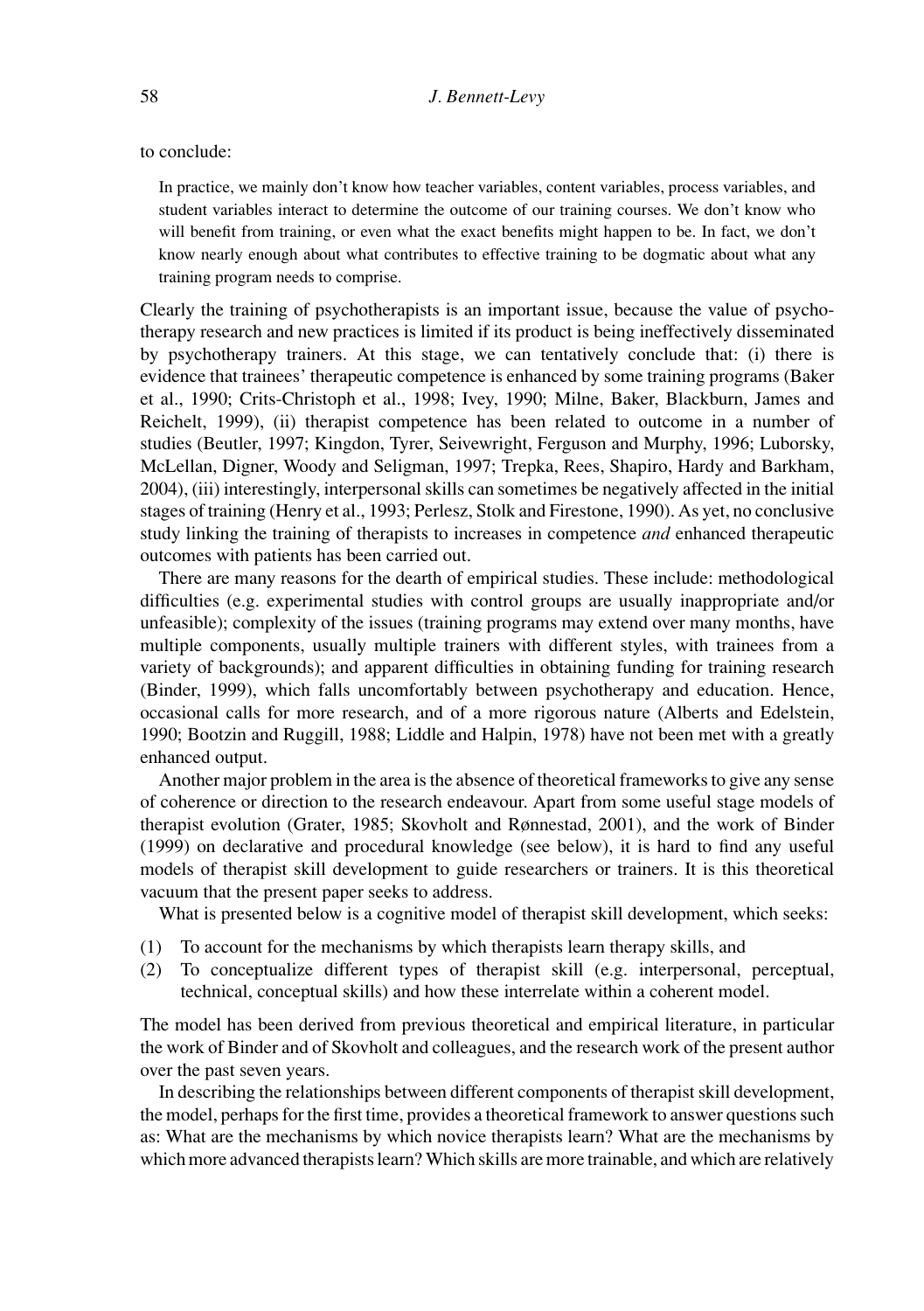immutable? What is the value of personal therapy or personal experiential work in training? What should be our goals in training therapists? A number of novel concepts are presented. To ease its assimilation, the model is described below in four sections:

- Section 1. The basic model: a three-systems cognitive model of therapist skill development.
- Section 2. The elaborated model incorporating a taxonomy of the main components of therapist skill.
- Section 3. Relationship between different elements of the model.
- Section 4. Summary and implications.

Where examples are given, these are mainly derived from the author's preferred therapeutic approach, cognitive therapy. However, the model is designed to have general applicability to psychotherapy training in most orientations.

# **Section 1: The basic model: a three-systems (DPR) model of therapist skill development**

#### **Declarative and procedural systems**

One of the only authors to have considered therapist training from an information processing perspective is Binder (1993, 1999), who proposed that the distinction between declarative and procedural knowledge provided a useful framework for thinking about therapy training. Following Binder, declarative and procedural systems form two of the main elements of the present model.

The declarative system is concerned with "knowing that" – knowledge of factual information, which may be either autobiographical or abstract. For instance, understanding the cognitive model of panic disorder, or knowing that empathy, warmth and genuineness are key skills for most forms of therapy are examples of declarative knowledge. Typically declarative knowledge is learned didactically through lectures, observational learning, supervision, or reading assignments. However, these training approaches may produce "inert knowledge" (Binder, 1999), which fails to transfer to practical (procedural) skills in the real world unless supplemented by other strategies (e.g. role-play, practice in clinical contexts, supervision).

Procedural knowledge is the knowledge of "how to" and "when to" – rules, plans, and procedures – which leads to the direct application of skills. The procedural knowledge of experienced therapists is often tacit – they just "do it". Like experts in other fields (Anderson, 1993; Chi, Glaser and Farr, 1988), the cognitive strategies of therapists change over the course of development (Skovholt, 2001). Their knowledge "chunks" and problem solving strategies become progressively elaborated and refined, and they build a formidable repertoire of representative when-then rules, plans, procedures and skills (e.g. *when* patient has a clinical depression and is withdrawn, *then* assess level and kind of activity, as well as achievement and pleasure, using a Weekly Activity Schedule).

How does the procedural system acquire a sophisticated set of when-then rules? An important distinction needs to be made between novice therapists building their therapy skills, and more experienced therapists refining theirs. Taking the example of cognitive therapists learning to create successful behavioural experiments, novice therapists may learn these skills through a series of teaching strategies: a brief lecture, and classroom demonstration, followed by a role-play setting up a behavioural experiment with another trainee and getting feedback. Next, they transfer these newfound skills to clinical situations. With repeated use,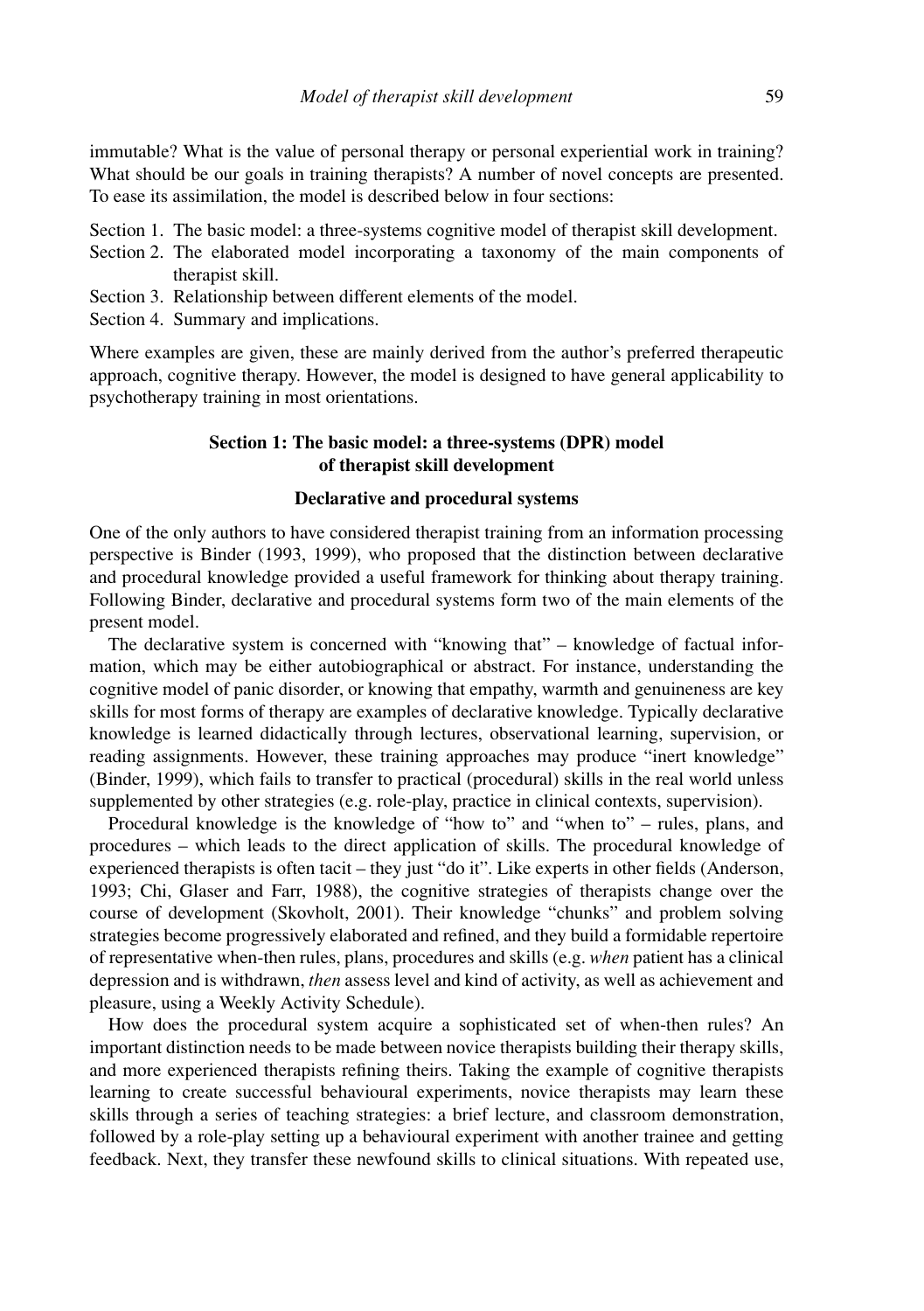evaluation and feedback, they refine these basic skills until they become relatively automatic and fluent. Didactic learning, modelling, practice and feedback therefore form the key learning mechanisms for the relative newcomer.

For the more experienced therapist, however, the DPR model suggests that the principal strategy that takes a therapist from being average to expert is reflection. The experienced therapist already knows the mechanics of setting up behavioural experiments in a variety of situations. However, when s/he faces a difficulty engaging a particular patient in an experiment, there may be an apparent mismatch between the therapist's current knowledge and the challenge the patient presents. The therapist's curiosity is aroused. S/he may reflect afterwards on this difficulty, and perhaps take it to a supervisor, who poses a series of questions to help the therapist conceptualize the difficulty, and develop potential strategies. In this example, the therapist may end up not so much learning new skills de novo like the novice therapist; rather, through reflection, s/he may apply *existing* knowledge and skills from other contexts to the *new* situation.

# **The reflective system: key to the development of therapist expertise**

The adult education literature has consistently highlighted the role of reflection in adult learning (Boud, Keogh and Walker, 1985; Kemmis and McTaggart, 2000; Kolb, 1984; Schön, 1983), and Schön (1983), in his seminal book *The Reflective Practitioner*, noted that reflection played a key role in the development of professional expertise. Once basic skills are learned, reflection enables practitioners to discern in what context, under what conditions, and with what people, particular strategies may be useful. They learn when-then rules, plans, procedures and skills governing the application of particular techniques in particular contexts when they reflect on their own experience and that of their patients.

Perhaps the most widely quoted definition of reflection in the adult learning literature is that of Boud et al. (1985) who wrote: "Reflection is*...* a generic term for those intellectual and affective activities in which individuals engage to explore their experiences in order to lead to new understandings and appreciations" (p. 19). Essentially, self-reflection is a metacognitive skill, which encompasses the observation, interpretation and evaluation of one's own thoughts, emotions and actions, and their outcomes. Therapists apply much the same processes in reflecting on the patient's experiences.

The concept of reflection has had a long history in psychoanalysis and psychotherapy from the time of William James (von Wright, 1992). However, as I have indicated elsewhere, it has barely featured in the experimental psychology literature, partly, it would seem, because it is a purely internal process out of reach of the experimenter's best attempts to bring it under control in the laboratory (Bennett-Levy, 2003c). This is a major oversight in the development of psychological theories of learning since self-reflection may be one of the most important mechanisms by which humans learn from their own experience and develop life wisdom (Staudinger, 1999), or clinical wisdom (Bennett-Levy, 2003c; Skovholt and Rønnestad, 1992a).

Schön identified two forms of reflection: reflection-on-action (e.g. reflection *after* a therapy session) and reflection-in-action (e.g. reflection *during* a therapy session). With practice at reflection-on-action, the practitioner becomes progressively more able to reflect-in-action. For instance, novice therapists practising new techniques are customarily more focused on verbal than nonverbal cues. Reflection-on-action (e.g. reviewing a videotape) might indicate that a client had shown clear nonverbal signs of distress at a particular line of questioning,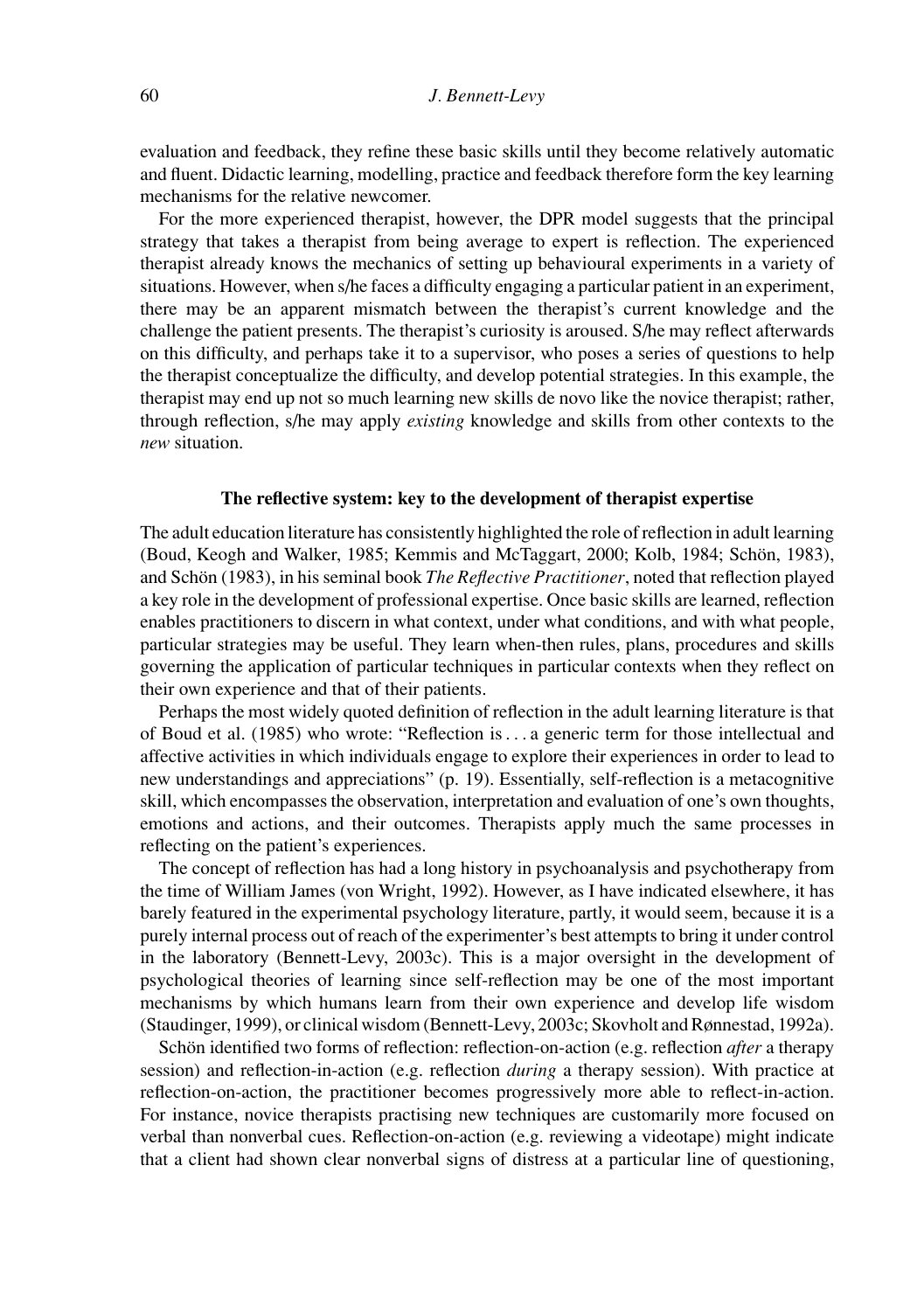which the therapist failed to pick up. This later manifested as resistance. The therapist might now start to notice non-verbal communication during therapy sessions (reflection-in-action), and adjust his/her response accordingly.

Studies of therapist development have indicated the key role played by reflection (Bennett-Levy, Lee, Travers, Pohlman and Hamernik, 2003; Bennett-Levy et al., 2001; Milne and James, 2002; Skovholt, 2001). In particular, Skovholt and colleagues (2001, 1992b, 1997), in a series of studies, have suggested that continuous professional reflection is what distinguishes expert therapists from average therapists. As they have written: "A therapist and a counselor can have 20 years of experience or one year of experience 20 times. What makes the difference? A key component is reflection" (Skovholt et al., 1997, p. 365).

Binder (1999) has also identified reflection as a key element of expertise. He noted that the capacity to improvise is a cardinal characteristic of the expert therapist, and appears to rely on two sets of generic skills: a highly disciplined and automatized procedural knowledge, and a refined ability to reflect. Milne, Claydon, Blackburn and James (2001) used Kolb's (1984) experiential learning model to indicate the importance of reflection in both in both therapist and client learning. The work of Schön, Skovholt, Binder, Milne and colleagues, and Bennett-Levy leads to the logical conclusion that the capacity to reflect is arguably the central skill that trainers should be developing in trainees for ongoing professional development. The present model builds on Binder's by adding a reflective system to yield a three-system declarative-procedural-reflective (DPR) model.

Figure 1 indicates the relative contribution of the reflective system at different stages of development. In the first stages of therapist learning when declarative knowledge and procedural skills are acquired, didactic learning, practice and feedback may play a greater role in learning than reflection. Later, reflection plays a more central role in the development of clinical expertise, and in converting tacit procedural skills into declarative principles that may be taught to others. It should be noted that the changes in the contribution of declarative, procedural and reflective systems to therapist development are relative, not absolute. Expert therapists continue to add to their existing declarative knowledge and procedural skills, using their reflective systems to identify areas for development.

# **Section 2: The elaborated DPR model**

Despite the fact that the goal of therapist training is the attainment of competence, remarkably little has been written about what therapist competence is or how it is acquired. For instance, Snyder and Ingram (2000, p. 709) commented:

Research into the psychotherapists' skills that foster improvement and growth in clients should be at the forefront of our research activities. Given their importance, we are surprised at the relatively scant attention that has been paid to the issues of what constitutes the good and competent psychotherapist *...* To find the characteristics of good therapists is a logical parallel to finding efficacious psychotherapies. The field will profit enormously as we learn about and agree upon such psychotherapist competencies.

Different writers have used different frameworks to describe key elements of therapist skill. Shaw and Dobson (1988) identified four characteristics of the competent therapist: a theoretical or conceptual framework to guide interactions; a memory of the patient's issues; the skillful use of intervention techniques to promote the desired changes in behaviour or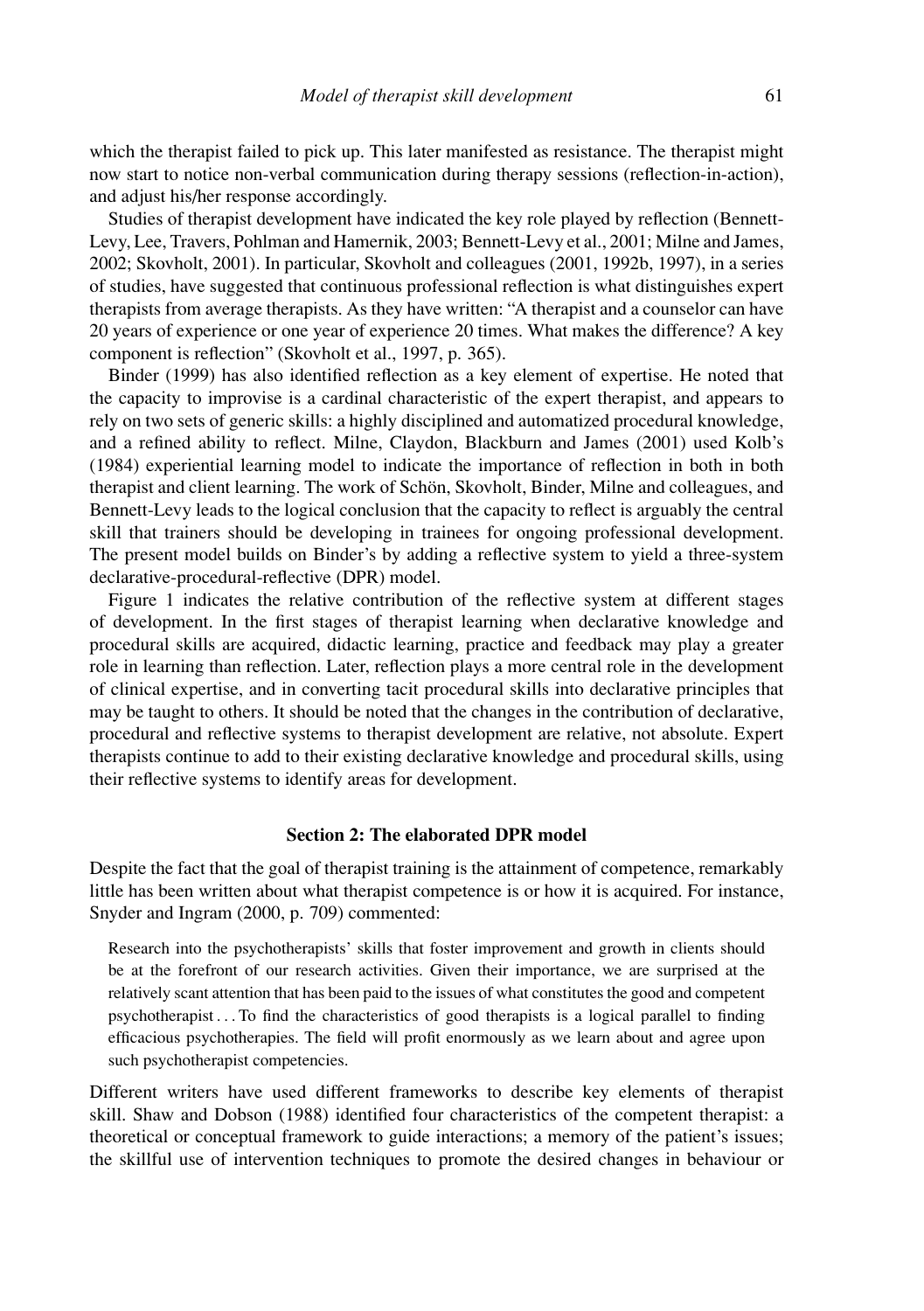

**From clinician to teacher**



**Figure 1.** Where the action is for (i) First stage of therapist learning (ii) Developing clinical expertise and (iii) Moving from clinician to teacher. Darker shading indicates greater activity within that system

the conditions necessary for change; the knowledge of when to apply (and when not to apply) these interventions. Cleghorn and Levin (1973) suggested that three key elements are conceptual, executive and perceptual skills. Many writers (e.g. Trepka et al., 2004) make a distinction between technical (therapy-specific) and interpersonal skills; and Binder (1999), amongst others, has noted that a highly automatized procedural system of situations-actionsconsequences (or when-then rules, plans, procedures and skills using the present nomenclature) is characteristic of the competent therapist. Others have noted the contribution of therapist attitudes (Mahoney, 2000; Rogers, 1951) and, at times, personal knowledge and experience (Hill et al., 1988; Kuehlwein, 2000).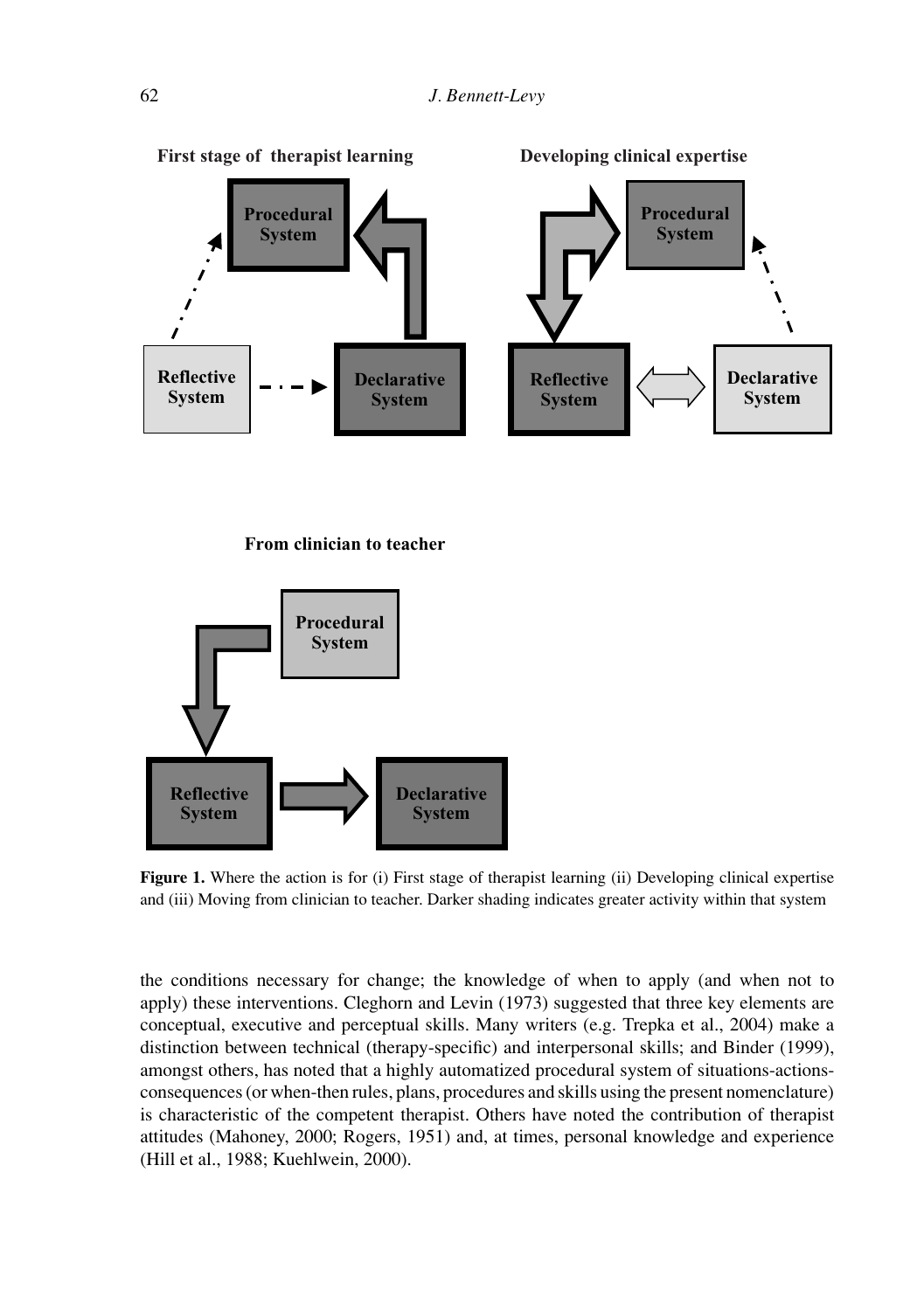

**Figure 2.** Cognitive model of therapist skill development

The present system draws on these categories, and represents their relationships within the DPR framework. Components of the model are described under the Declarative, Procedural and Reflective sections below; relationships between them are illustrated by the arrows in Figure 2.

The reader's attention is drawn to novel aspects of the model – in particular:

- the focus on interpersonal perceptual skill, a central therapist skill frequently neglected by writers; and identification of its components (empathy, mindfulness and reflection-inaction);
- the distinction between the self-as-therapist schema, and the self-schema;
- the identification of when-then rules, plans, procedures and skills as a core element in the procedural system;
- the identification of the reflective system, and its components.

# **Declarative system**

The declarative system comprises three components: conceptual knowledge, interpersonal knowledge and technical knowledge. These are the basic building blocks of training, which will be familiar to all trainers and trainees. The declarative system first understands the "what?" of these skills; then, through their application in practice, they are translated into procedural skills.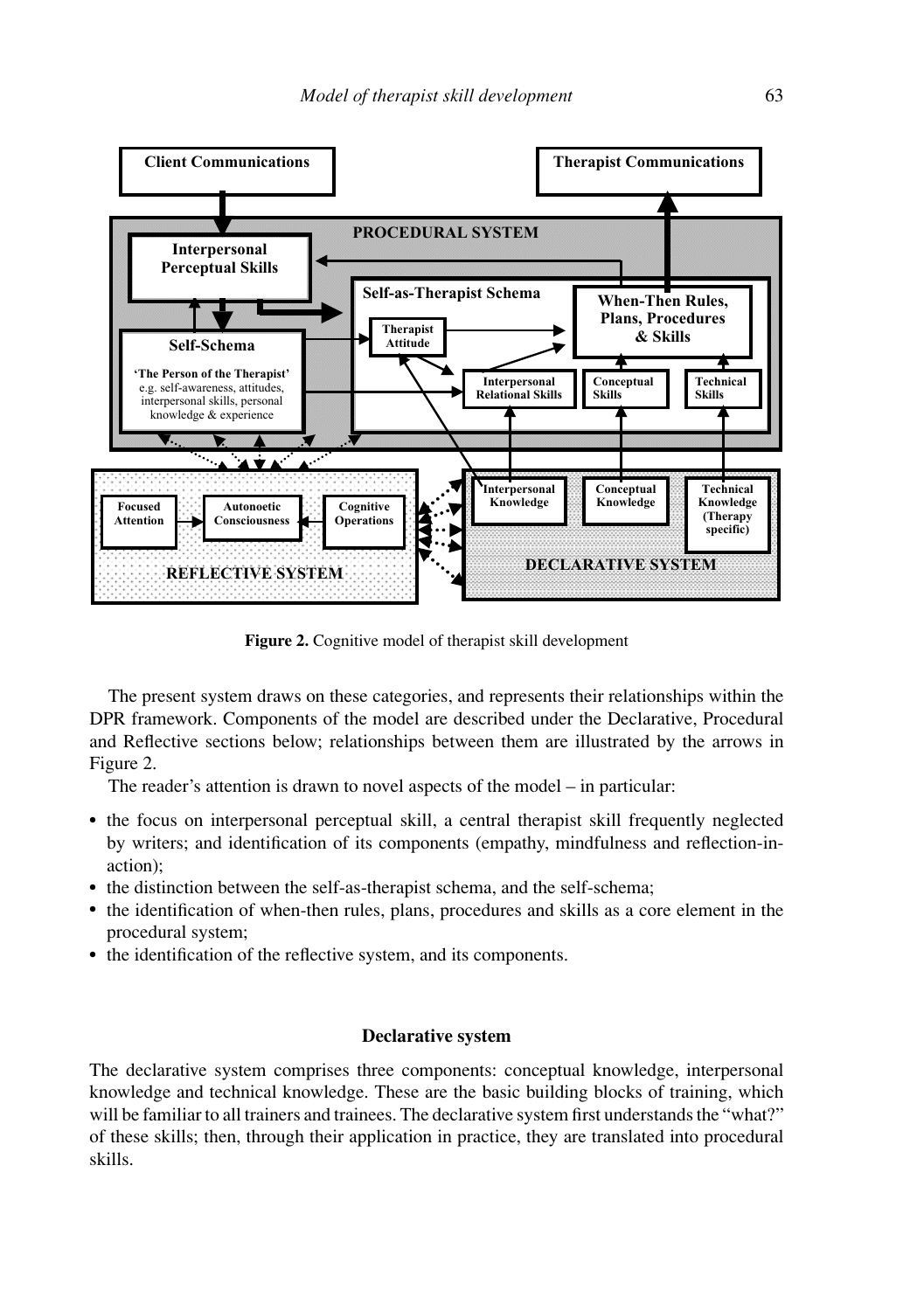# *Conceptual knowledge*

Conceptual knowledge refers to the basic theory and understanding of the therapy model. For instance, cognitive therapists learn about Beck's cognitive model of emotional disorder and diagnosis-specific models.

# *Interpersonal knowledge*

Therapists from every orientation learn particular microskills, some generic, and some specific to their particular orientation. For psychodynamic therapists, interpersonal knowledge would include learning about defense mechanisms such as projection and resistance.

#### *Technical knowledge*

Technical knowledge refers to therapy-specific knowledge. For instance, gestalt therapists acquire declarative knowledge about procedures for the two-chair technique.

# **Procedural system**

The procedural system is where declarative understandings become actualized in practice and refined. The components of the procedural system are described in this Section. The input and output of the procedural system are *client communications* and *therapist communications*. In between, the DPR model posits that the therapist applies his/her *interpersonal perceptual skills* to the client communications. This information is then processed through two systems: the *self-schema* (the person of the therapist), and the *self-as-therapist schema* (the therapist self), which is constructed when the therapist starts to learn therapy-specific skills.

# *Interpersonal perceptual skills*

When therapists are working with patients, there are two basic elements to therapy. At input, they use their *interpersonal perceptual skills* to assess on a moment-to-moment basis what Greenberg and Goldman (1988) call the "in-process state" of the client, reflected in part in their own feelings and reactions. At output, they respond verbally and non-verbally to facilitate insight and change processes (therapist communications).

Whereas the output from the procedural system  $-$  therapist communication  $-$  is easily observed, interpersonal perceptual skills are *internal events* denoting the therapist's attunement and receptivity to "where the client is at" (e.g. noticing subtle features of nonverbal communication, especially those that might be outside the awareness of the patient). For instance, a therapist may note (*interpersonal perceptual skill*) that s/he feels concerned about saying the wrong thing to a client who appears to recoil from mild exploratory questions (*in-process state*). The therapist then facilitates a discussion of process issues (*therapist communication*) by articulating this experience in a tentative way: "It feels to me like we're tip-toeing around one another, not quite sure whether to go backwards or forwards. Does it feel anything like that to you?"

It seems likely that perceptual skills are fundamental, indeed central, to effective therapeutic practice. Greenberg and Goldman (1988) have written, in the context of training experiential therapists: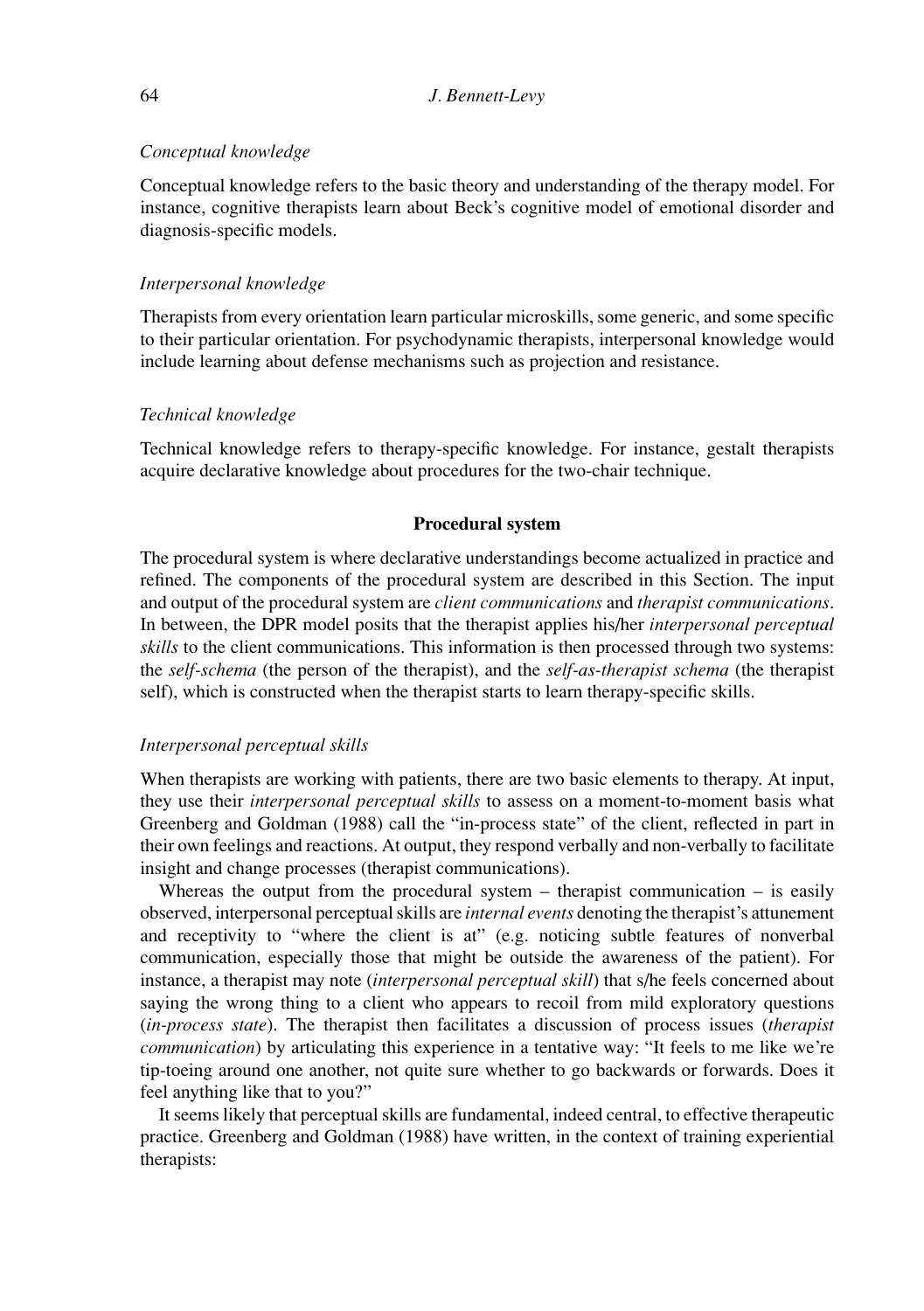Ultimately, it is the experiential therapist's perceptual discriminations and his or her ability to hear, see, and understand the subtleties of the client's experience and to identify markers of underlying information processing difficulties that determines the quality of the therapy (Greenberg and Goldman, 1988, p. 701).

However, as Safran and Muran (2000) have noted, there has been remarkably little focus in the therapist literature on perceptual skills, which remain poorly conceptualized. It is suggested here that perceptual skills include elements of at least three partially overlapping attributes: empathy, mindfulness and reflection-in-action.

The first, *empathy*, denotes an *emotional* stance or attitude towards the client that enables the therapist to "operate within the internal frame of reference of the client *...* listening from the inside as if 'I am the other'*...* being attuned to the nuances of feeling and meaning, as well as the essence of another's current experience" (Greenberg and Elliott, 1997, pp. 167–168).

The second, *mindfulness*(Martin, 1997; Safran and Muran, 2000), denotes a quality of "bare attention":

(Mindfulness)*...* involves directing one's attention in order to become aware of one's thoughts, feelings, fantasies, or actions as they take place in the present moment. The goal of mindfulness is to become aware of and then de-automate our habitual ways of structuring our experience through automatic psychological activities and actions (Safran and Muran, 2000, p. 57).

In the therapist context, Martin has defined mindfulness as "a state of psychological freedom that occurs when attention remains quiet and limber, without attachment to any particular point of view" (Martin, 1997, pp. 291–292).

The third component, *reflection-in-action* (Schön, 1983, 1987), denotes the capacity of experts to process complex information as it is happening, and derive appropriate plans of action. While there is overlap between these three attributes, there are also clear distinctions. At the very least, this analysis would suggest that interpersonal perceptual skills are a complex process involving attentional, emotional, and higher order cognitive processing systems.

# *Self-schema*

The self-schema in this context refers to the "person of the therapist" – the knowledge, attitudes, skills and personal attributes that have mostly been established prior to becoming a therapist; in other words, the "normal", non-therapist self, which continues to be present in "normal" situations (e.g. with family and friends). The self-schema is of course idiosyncratically related to personal history. For a given individual, this might include: personal experience in overcoming poor schooling or economic deprivation; attitude towards disability; experience of bereavement; skills in self-management, networking, or identifying community resources; perseverance, tolerance of ambiguity, and compassion.

It is assumed that before the therapist has acquired therapy skills, all information about other people is processed through the self-schema. As the therapist acquires therapy-specific skills, there is a progressive transfer of processing to the self-as-therapist schema.

# *Self-as-therapist schema*

The model assumes that when people train as therapists, they develop a new *therapist identity*. While elements of this identity share attributes in common with their "normal self" (e.g. a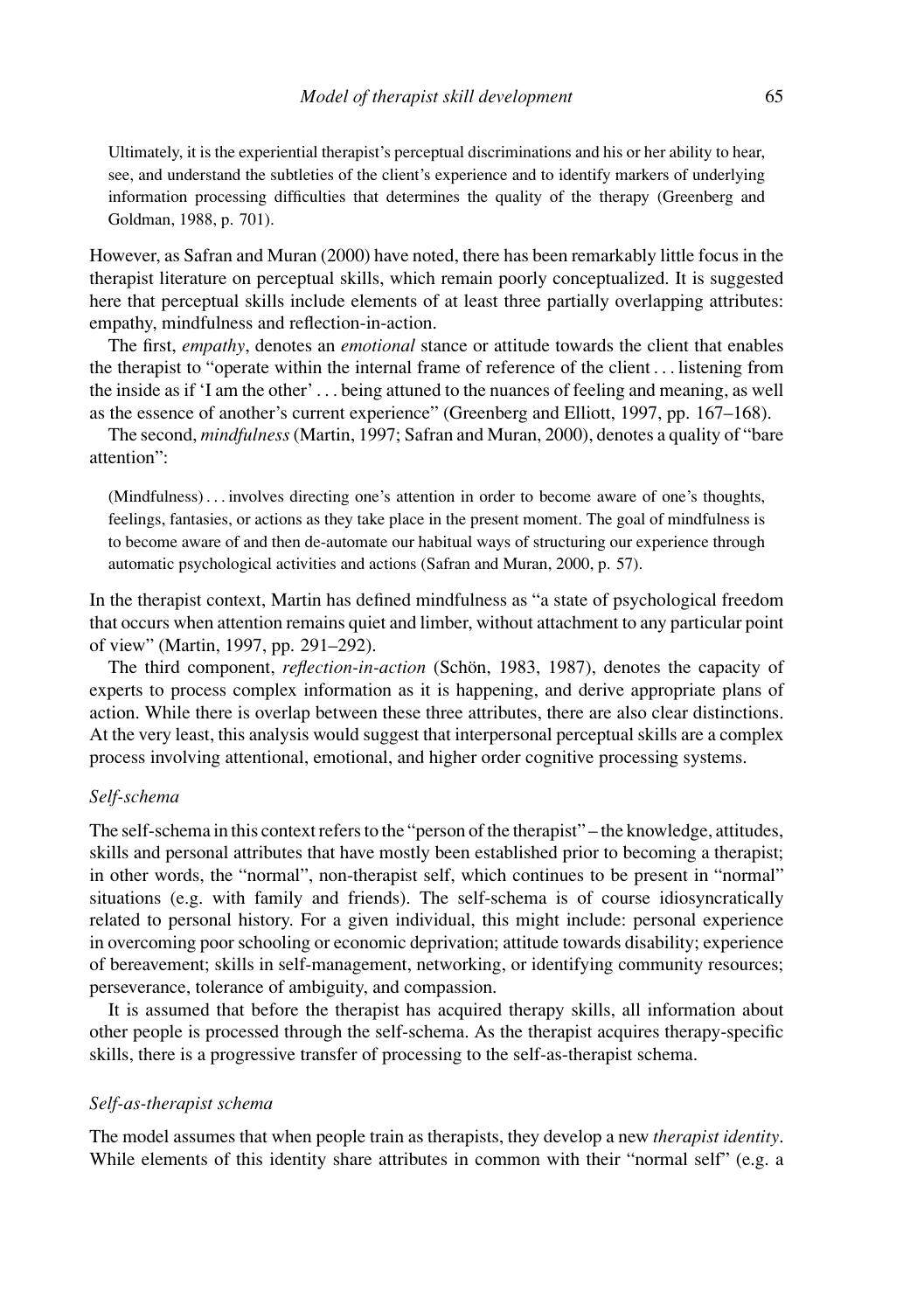generally compassionate attitude towards suffering), there are also elements that are quite specific (e.g. therapy-specific skills and conceptualizations; therapists not disclosing their own problems, except for specific therapeutic reasons). Accordingly, in terms of the present model, therapists develop a self-as-therapist representational system distinct from the normal self-schema system. There are five elements to self-as-therapist system: therapist attitudes, interpersonal relational skills, conceptual skills, technical skills and when-then rules, plans, procedures and skills.

*Therapist attitude.* Therapist attitudes have a significant impact on both interpersonal relational and perceptual skills. Since the work of Carl Rogers, it has been recognized that warmth, understanding, respect and genuineness are fundamental to the development of effective therapeutic relationships (Rogers, 1951). Many therapist attitudes are likely to be derived directly from tacit, long-standing attitudes established prior to therapist training (selfschema $\rightarrow$  therapist attitude). Others (e.g. valuing the collaborative relationship in cognitive therapy) may be developed as a direct result of training (interpersonal knowledge  $\rightarrow$  therapist attitude).

*Interpersonal relational skills.* A distinction is made in the model between two kinds of interpersonal skill, relational skills and perceptual skills (already described). Interpersonal relational skills encompass those active therapist communications that foster and maintain the therapeutic relationship; for instance, basic counselling skills such as nodding, eye contact, summarizing, and reflecting, as well as higher level relational skills, such as repairing therapeutic ruptures (Safran and Muran, 2000). The model suggests interpersonal relational skills are derived from therapist attitudes, interpersonal declarative knowledge and pre-existing interpersonal skills (self-schema).

*Conceptual skills.* Conceptual skills refer to the implementation of declarative conceptual knowledge; for instance, mapping out a developmental conceptualization with the patient.

*Technical skills.* In a similar manner, technical skills refer to the implementation of therapy-specific knowledge (e.g. the practice of the two-chair technique, or the planning of a behavioural experiment).

*When-then rules, plans, procedures and skills.* At the novice stage, the conceptual, technical and relational skills of the self-as-therapist system tend to develop in a somewhat "clunky", awkward manner. Once the self-as-therapist system has acquired fluency with basic techniques, therapists acquire expertise by combining facilitative attitudes and skills into an increasingly sophisticated range of when-then rules, plans, procedures and skills, which are highly contextual: which strategy, for whom, under what circumstances? For example, whenthen rules might include particular types of intervention (e.g. activity schedule), procedures for their introduction (e.g. explanation of rationale, practice during session, potential difficulties anticipated), preferred times of introduction (e.g. during sessions 1–3), types of client favoured (e.g. moderate-to-severe depression), and consideration of the potential influence of cognitive or behavioural patterns (e.g. distorted, overgeneralized thinking; inertia; withdrawal; few behaviours). The DPR model suggests that the reflective system is central to the development of when-then rules.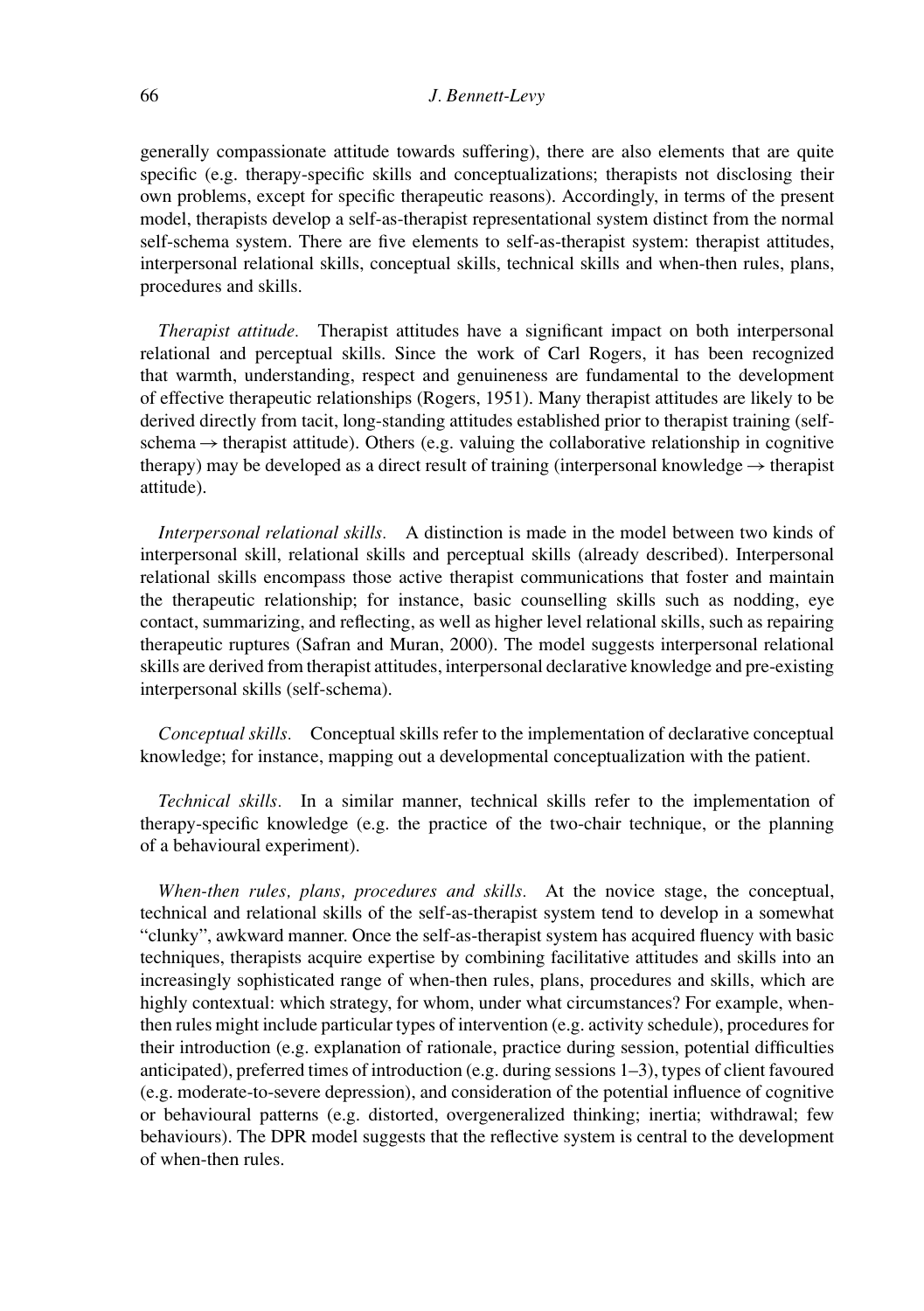#### **Reflective system**

The role of a reflective system is a comparative one: to analyse past, current or future experience; compare it with past stored information; identify a plan of action as necessary; and either maintain or change information in storage in the light of the analysis.

In the DPR model, the important difference between the reflective system, and the declarative and procedural systems, is that the reflective system is *content free*; there is no built-in knowledge, no storage of information or experiences. Instead, information is imported into the reflective system from the declarative and procedural systems for analysis and evaluation, prior to re-export back to these systems with plans for action, change, or retention of the status quo. In the reflective system, events/experiences are both re-experienced and "thought about". Thus, the reflective system is a short-term representational system, whose content-free reflective quality is represented by the dotted bidirectional arrows to and from declarative and procedural systems in Figure 2.

### *Focused attention*

Reflection requires focused attention. Initially, focused attention is stimulated in various ways: for instance, by a sense of "inner discomfort" (Boyd and Fales, 1983); by a mismatch between expectations and reality; by curiosity, or by a useful socratic question; or by a formal learning process like reflective practice (Bolton, 2001) or action research (Kemmis and McTaggart, 2000). Thereafter, while the practitioner is grappling with a particular issue, attention is held while a series of cognitive operations are undertaken.

#### *Autonoetic consciousness*

The reflective system also requires a representational system to mentally represent past, current or future experience (e.g. last week's therapy session, the current one, or next week's), and evaluate it against the contents of procedural or declarative memory. Such a system has been identified by Wheeler, Stuss and Tulving (1997) who gave the term autonoetic consciousness to "a special kind of consciousness*...* which allows healthy human adults to both mentally represent and become aware of their subjective experiences in the past, present and future" (p. 331). There are clear parallels between the notion of autonoetic consciousness and working memory (Baddeley, 1997). Wheeler et al. (1997) have suggested that autonoetic consciousness is "perhaps the ultimate achievement of the human brain-mind", its seat clearly located within the most evolutionarily advanced and recent development of the human brain, the prefrontal cortex.

# *Cognitive operations*

The reflective system also undertakes a series of cognitive operations in order to analyse, expand, compare, contrast and evaluate the contents of autonoetic consciousness. Examples of such operations are: following trains of thought, persistent self-questioning, logical analysis and problem solving. In particular, persistent self-questioning (or socratic questioning from an external source) appears to be critical to the process of reflection (Bennett-Levy, 2003b).

Throughout these cognitive operations, probably the key mechanism of learning that is most characteristic of the reflective system is *perceptual learning* (Bransford, Franks, Vye and Sherwood, 1989; Gibson and Gibson, 1955). The reflective system does not learn new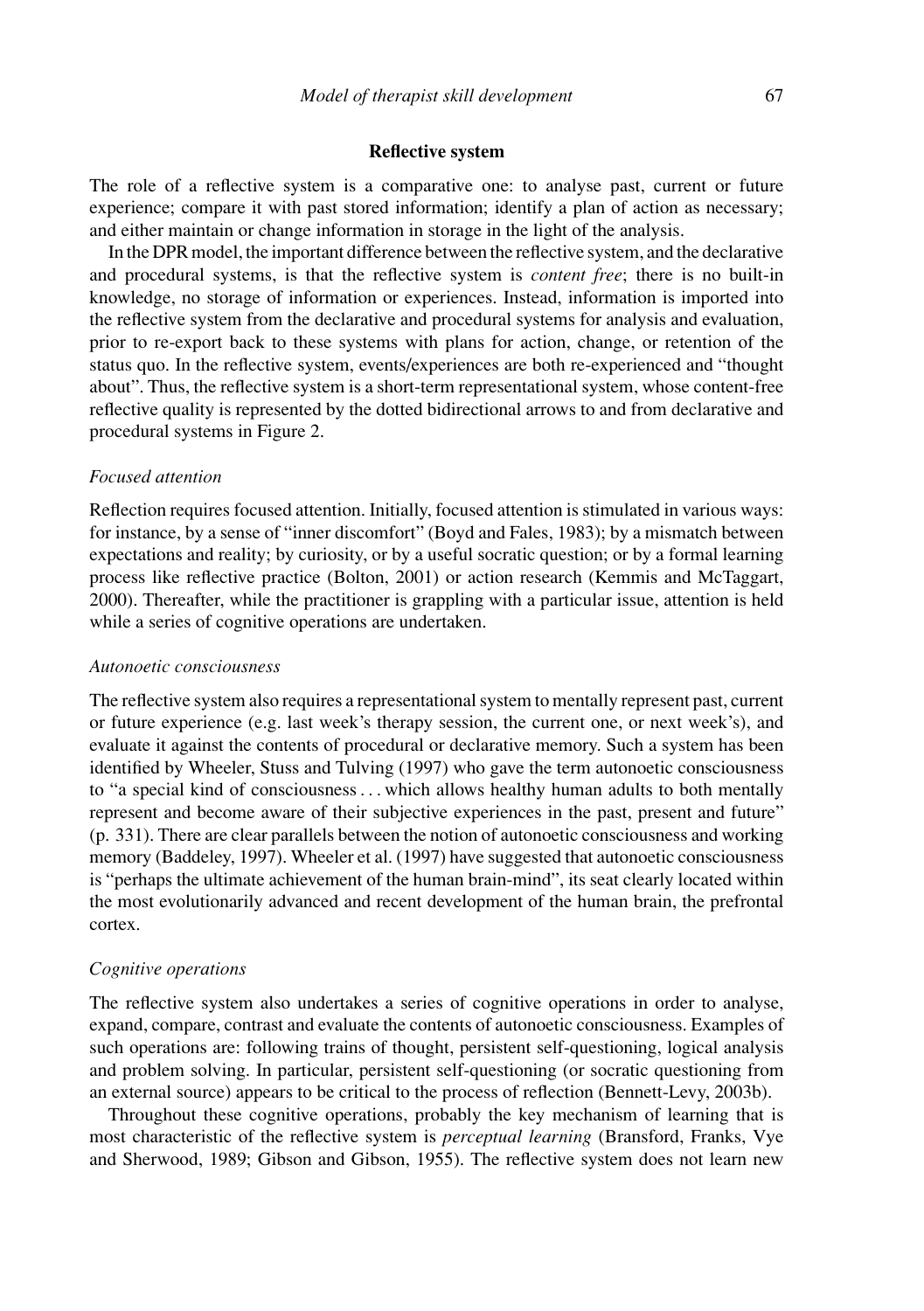information through instruction, modelling, rehearsal and the other mechanisms identified with declarative and procedural systems. Its function is to perceive differences: to compare and contrast present experience with past experience. Where there is a match, then existing rules are likely to be implemented. Where there is a mismatch, it either undertakes further analysis and draws inferences, which are then transferred to declarative, procedural or perceptual systems with instructions for further action; or endeavours to collect further data.

For instance, a client's problem in carrying out homework assignments may be noted and referred to the reflective system, where it is compared and contrasted with "knowledge about homework problems", imported from declarative and procedural systems. If the problem is identified as similar to previous experience, then a therapist communication, drawn from those rules is implemented; if it is dissimilar, then either further reflective analysis is undertaken to determine possible reasons and implications; or another rule, which anticipates new learning, such as [explore further] or [consult with supervisor], is adopted.

Thus, the DPR model suggests that therapist expertise is founded on use of the reflective system to make finer and finer differentiations between different situations and circumstances in therapy, and to develop a progressively more sophisticated set of when-then rules, plans, procedures and skills.

At a theoretical level, the significant point about self-reflection is that, through the autonoetic capacity to mentally represent past events, humans are able to engage in *new learning often at a significant temporal distance from the occurrence of the event.* The new learning is derived, not from the event itself, but from *a set of complex cognitive operations consciously carried out on the mental representation of the event* in order to *facilitate new understandings*. This is a form of learning barely acknowledged in the experimental or clinical psychology literature (in contrast to theories of adult education). It is probably uniquely human, and of an entirely different nature to classical or operant conditioning, or social learning. It is central to the process of therapy (e.g. re-experiencing and re-evaluation of past – sometimes childhood – events); and it is central to the process of learning to be a therapist (e.g. a supervision session to learn from last week's therapy session, or reflections on practising therapy techniques on oneself). On this analysis, facilitation of trainees' reflective capacity is one of the key tasks for psychotherapy trainers.

# **Section 3: Relationships within the model**

This section examines relationships between elements within the model, and places them within the context of previous literature. In focusing on novel aspects of the model, the following issues are discussed:

- 1. How does learning take place within the DPR systems?
- 2. What are the determinants of perceptual skills?
- 3. What is the relationship between the self-schema and the self-as-therapist schema?
- 4. What is the contribution of personal experiential work to therapist development?

#### *Learning within the DPR systems*

In Section 1, it was noted that different mechanisms of learning tend to be involved at different stages of the learning process. For instance, at the start of therapist development, the principal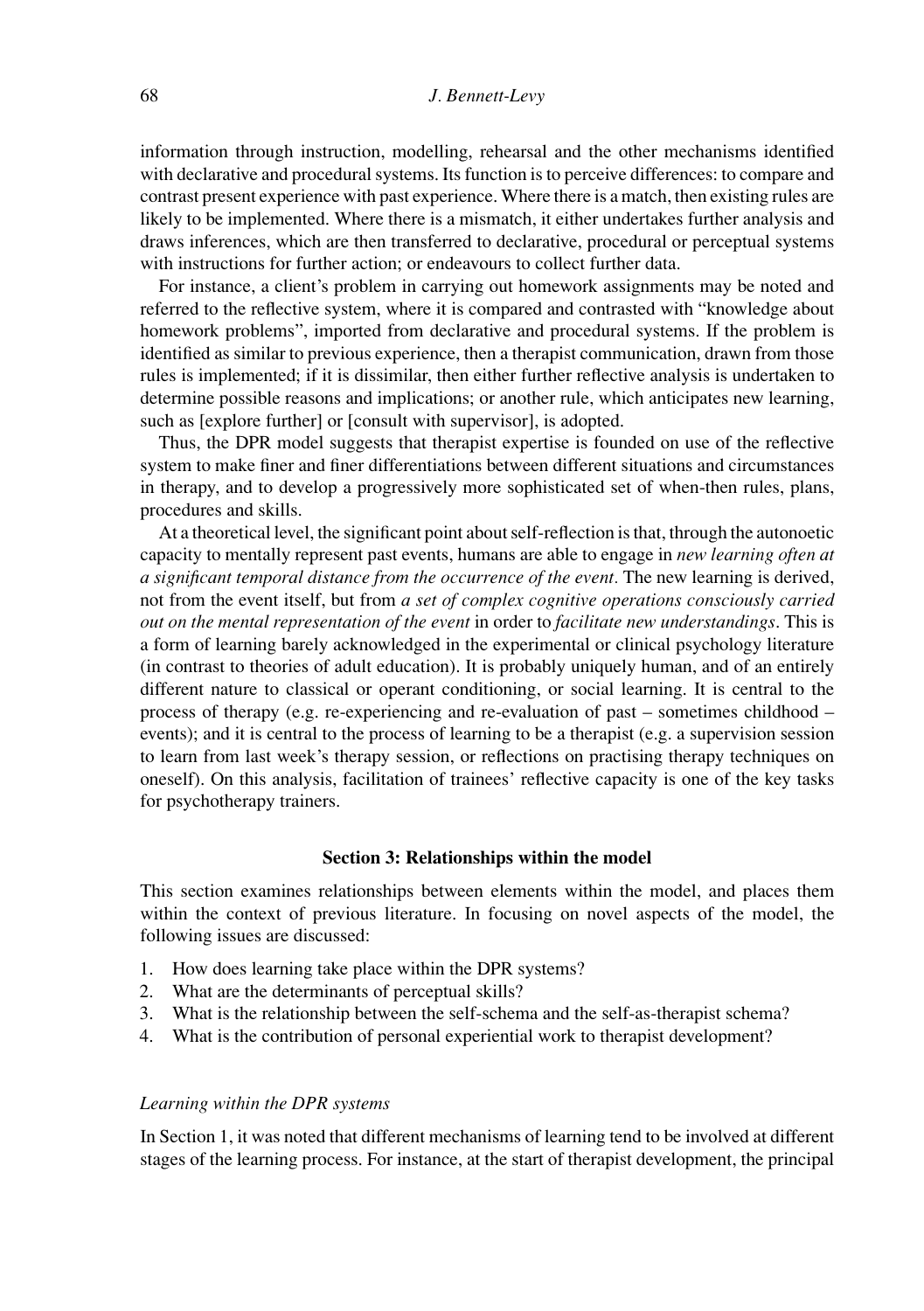| <b>DECLARATIVE SYSTEM</b>   | Reading                                      |
|-----------------------------|----------------------------------------------|
| Developing knowledge/skills | Case studies                                 |
|                             | Lectures                                     |
|                             | Didactic/modelling supervision               |
|                             | Clinical demonstrations                      |
|                             | Problem-based learning                       |
|                             | Clinical experience                          |
|                             | Written conceptualizations                   |
|                             | Feedback                                     |
| Refining knowledge/skills   | Reflective practice                          |
|                             | Socratic supervision                         |
|                             | Self-practice/self-reflection                |
| PROCEDURAL SYSTEM           | Practice                                     |
| Developing knowledge/skills | Experiential training                        |
|                             | Role-play                                    |
|                             | Clinical experience                          |
|                             | Self-practice/self-reflection                |
|                             | Personal therapy                             |
|                             | Clinical demonstrations                      |
|                             | Experiential/modelling supervision           |
|                             | Feedback                                     |
| Refining knowledge/skills   | Reflective practice                          |
|                             | Problem-based learning                       |
|                             | Practising new strategies for new situations |
|                             | Self-practice/self-reflection                |
|                             | Experiential/socratic supervision            |
| REFLECTIVE SYSTEM           | Reflective attitude                          |
|                             | Reflective practice                          |
|                             | Self-practice/self-reflection                |
|                             | Personal therapy                             |
|                             | Reflective/socratic supervision              |
|                             | Self-supervision                             |
|                             | Reflective writing                           |
|                             | Reflective reading                           |

**Table 1.** Helpful learning strategies for the three systems

tasks are to gather conceptual knowledge (declarative system), and learn relevant technical and interpersonal skills (procedural system). Later development tends to be focused on the differential application of knowledge and skills in specific contexts (characteristics of client, stage of therapy, type of issue, other problems etc), where reflective learning plays a central role (reflective system).

Table 1 focuses on preferred strategies of learning for the three systems; it should be noted that these strategies are preferences, not absolutes (e.g. while role-plays are a strategy of choice for acquiring procedural skills, trainers can also ask trainees to reflect on the declarative knowledge implications of their role-play experience). Table 1 suggests a distinction in the declarative and procedural systems between *developing* knowledge/skills and *refining*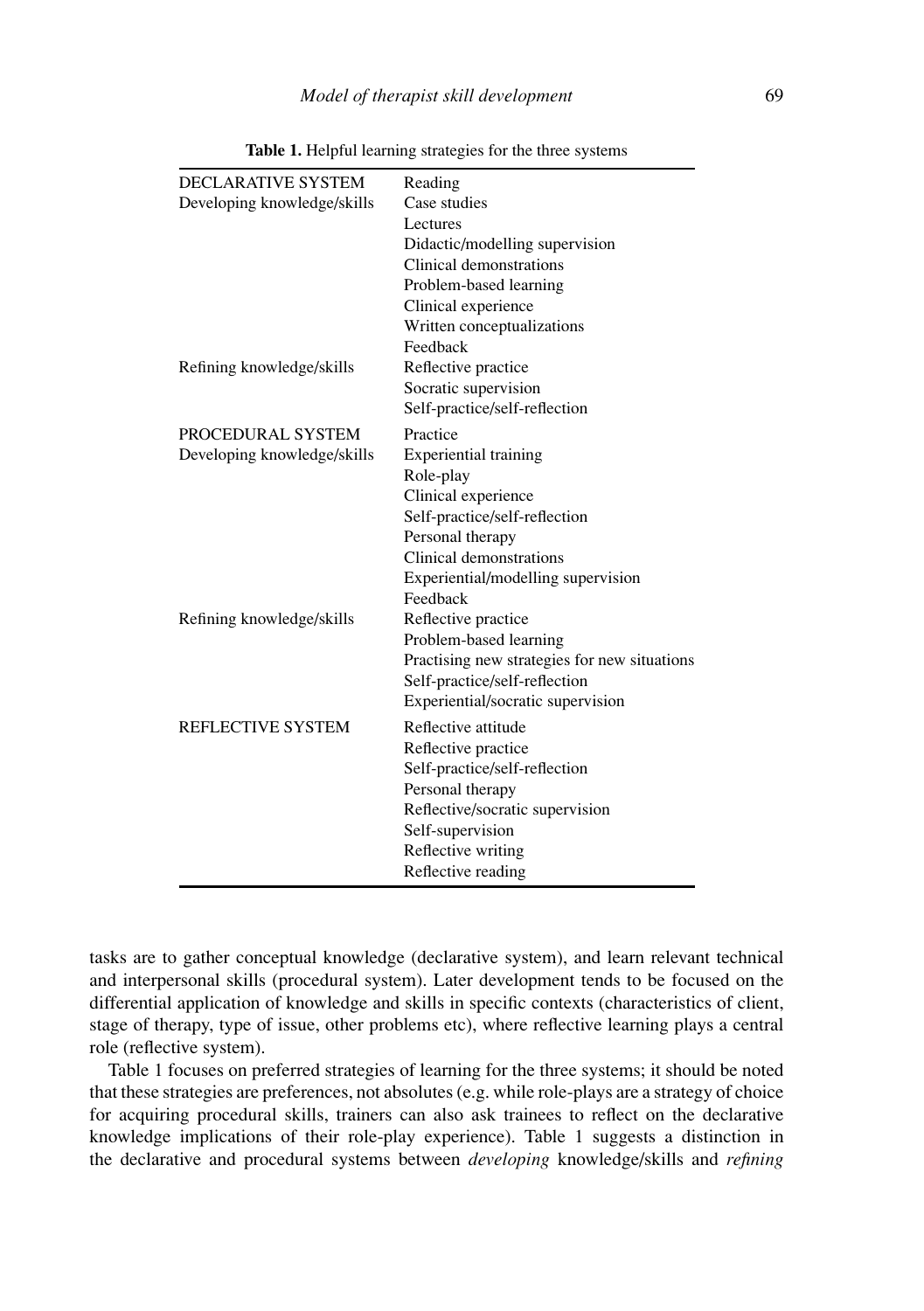knowledge/skills, since they involve different strategies. As may be seen, preferred strategies across the three systems differ considerably.

The acquisition of declarative knowledge usually relies on more traditional, didactic forms of learning – reading, lectures, case studies, a didactic style of supervision – in order to learn this basic information (e.g. the cognitive model of obsessive-compulsive disorder). Clinical demonstrations, and modelling by supervisors, may also be helpful (Padesky, 1996), as may be doing written conceptualisations for clinical reports, case studies or workshops (Padesky, 1996). However, as Binder (1993, 1999) has noted, there is a real danger of knowledge being "inert", unless it is acquired in the context in which it is likely to be used. Therefore, problembased learning and clinical experience are particularly important strategies for acquiring useable declarative knowledge. Binder's (1999) suggestion that trainers could make more use of IT with problem-based learning strategies is a particularly promising idea, which is starting to be implemented (Weingardt, 2004).

Once basic declarative knowledge has been acquired, it may be refined through reflective practice and more socratically-styled supervision (Overholser, 1991). Self-practice/selfreflection (SP/SR) – a training strategy where trainees practise therapy strategies on themselves, either on their own, or in a limited "co-therapy" relationship – is also reported by trainees to deepen declarative understanding (Bennett-Levy et al., 2001). For instance, cognitive therapy trainees who had undertaken behavioural experiments understood much better their power and value as an important therapeutic strategy (Bennett-Levy, 2003a; Bennett-Levy et al., 2004).

In order to acquire procedural knowledge and skills, books and lectures are an inefficient method. Experiential learning is the key strategy. Practice with real people in clinical or roleplay situations is the best way to acquire relevant technical and interpersonal skills (Alberts and Edelstein, 1990; Milne, 1982); constructive feedback is invaluable. In this context, it is a matter of concern how many workshop leaders and lecturers still insist on running long workshops with minimal experiential practice. Again, clinical demonstrations and modelling, and SP/SR may be helpful.

Once basic procedural skills are learned, therapists need to refine their when-then rules, plans, procedures and skills. Strategies that promote reflection (reflective practice, self-practice/self-reflection, personal therapy, problem-based learning, socratic-style of supervision), together with further experiential practice, are key elements of more advanced skill development. For instance, Bennett-Levy et al. (2003) found that experienced cognitive therapists reported that SP/SR made them more empathically attuned to clients, increased their attention to the therapeutic relationship, refined some specific cognitive therapy skills, and enhanced their communication of the conceptual framework of cognitive therapy.

How can the reflective system be enhanced? If the main assumption of this paper is correct – that reflection is a key metacognitive skill that determines whether or not therapists develop expertise – then clearly we need to find ways to promote reflection, and develop the *reflective systems* of trainees. Skovholt and Rønnestad (2001) suggested that "reflective stance" is an important characteristic of expert therapists. My own work suggests that trainees commence training programs with quite varied reflective stance and ability. It is also apparent that in most trainees reflective skill develops considerably with practice; for example, one of the other outcomes reported by participants in the Bennett-Levy et al. (2003) study was enhanced therapist reflection in their clinical work. It seems that practice at reflection in facilitative contexts is what most increases reflective capacity (Bolton, 2001). Hence, reflective practice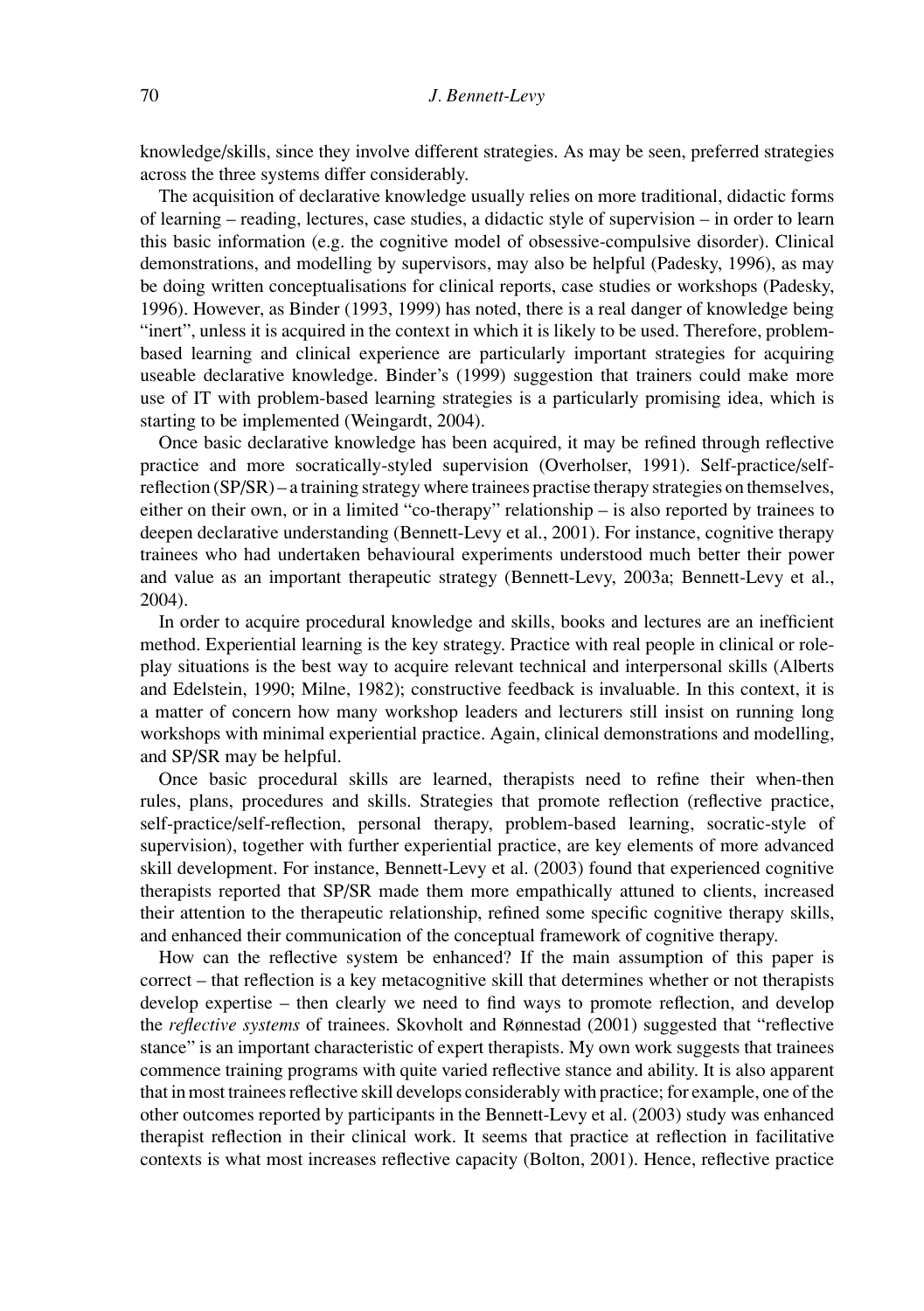(Stedmon, Mitchell, Johnstone and Staite, 2003), reflective writing (Bolton, 2001), SP/SR, a reflective/socratic style of supervision, and self-supervision are all strategies which may potentially enhance reflective skill.

# *Determinants of perceptual skills*

As noted above, perceptual skills are amongst the most important skills of the therapist, yet some of the least researched, acknowledged and understood. The DPR model seeks to highlight the importance of perceptual skill, and cast light on its determinants.

Three attributes of perceptual skill were identified in Section 2: empathy, mindfulness and reflection-in-action. Importantly, all three suggest that perceptual skills are dependent not only on perception of the client's state but also crucially, on the therapist's perception of his/her *own internal state*. Consistent with this idea, Greenberg and Goldman (1988) and Safran and Muran (2000) have suggested that perceptual skills are learned principally through *personal development and experience.* In terms of the DPR model, this implies the close link of selfschema system → perceptual skills. There are also some limited empirical data that appear to support this relationship (Bennett-Levy et al., 2003; Machado, Beutler and Greenberg, 1999).

Put simply, the self-schema appears to function as an emotional barometer. Therapists tune into their client's emotional experience and their own. Therapists who have "been there" either through self-experience or symbolically (e.g. with other clients) are likely to be more accurate with their in-process diagnosis of client state (Machado et al., 1999). For instance, Safran and Muran (2000), commenting on subtle therapeutic ruptures, have noted: "In those situations in which the withdrawal marker is particularly subtle, the therapist's awareness of his or her own feelings or action tendencies may be the best indicator that something is taking place that warrants exploration" (p. 144). This relationship between personal development and perceptual skill has clear implications for training, discussed below.

The DPR model posits a second input to interpersonal perceptual skills: When-then rules, plans, procedures and skills  $\rightarrow$  interpersonal perceptual skills. Therapists develop hypotheses, and think about their next steps, as they proceed. For instance, a therapist may be developing his/her case conceptualization (e.g. of social anxiety). In such circumstances, his/her perceptual antennae are likely to be probing the client's experience for particular pieces of information (e.g. potential safety behaviours) to see if they "fit".

There are of course potential contradictions between being "where the client is at" and implementing when-then rules: novice therapists often have a hard time maintaining empathy (self-schema→perceptual skills) while focusing on the conceptualization and their next intervention (when-then rules  $\rightarrow$  perceptual skills). This contradiction inherent in the model can explain important differences between trainee and expert therapists, and between working with different kinds of client.

For trainee therapists, the model may account for the observation that their interpersonal skills sometimes decline during training, while they place the majority of their attentional resources on becoming technically proficient (Henry et al., 1993; Rønnestad and Skovholt, 1993; Stolk and Perlesz, 1990). In contrast, expert therapists have a developed capacity to process higher order chunks of information in parallel (Chi et al., 1988; Dreyfus and Dreyfus, 1986) and can use different parts of the system (e.g. when-then rules + self-schema) more or less simultaneously.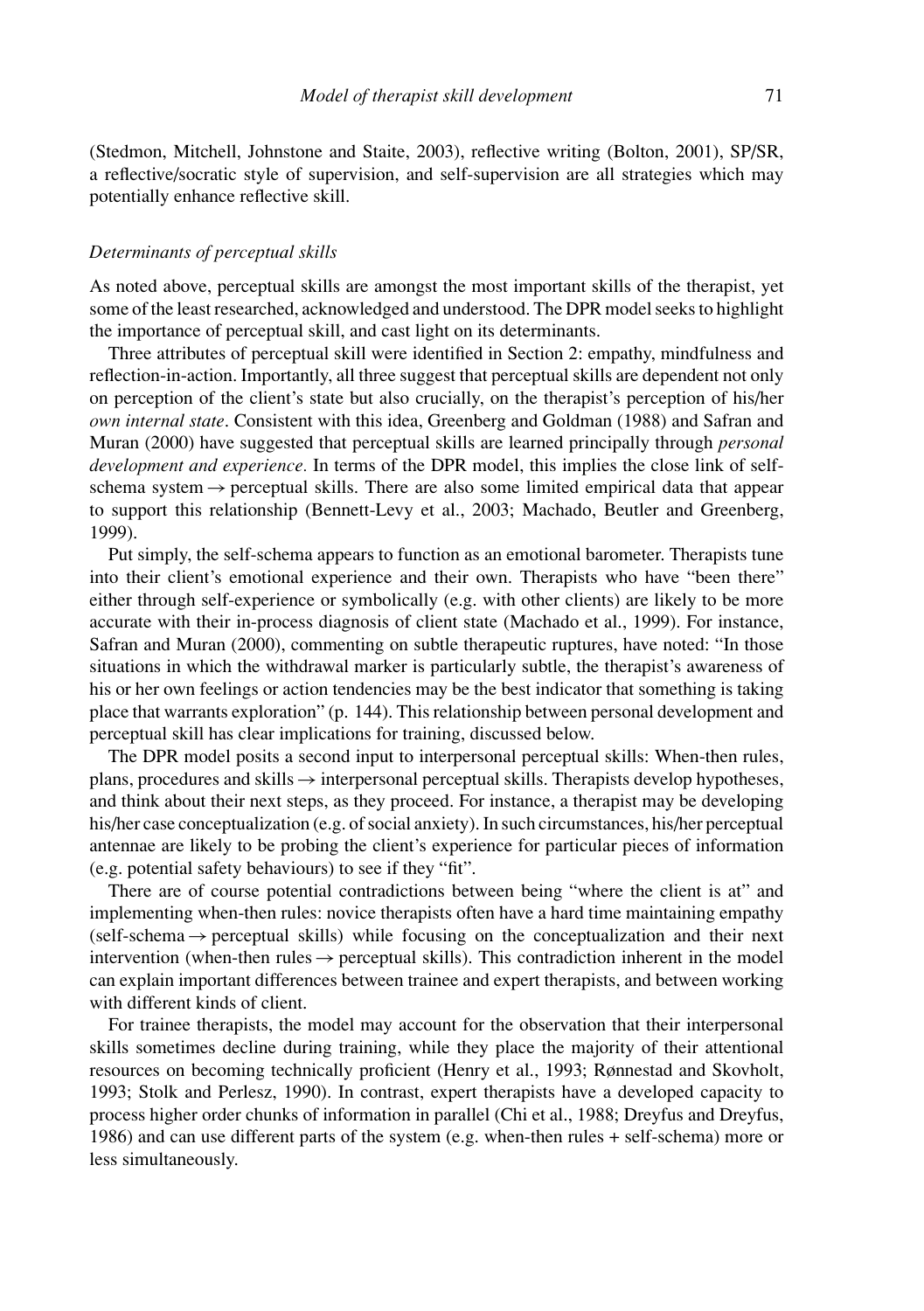# 72 *J. Bennett-Levy*

Different types of client may be more or less suited by therapy and therapist biases towards in-process state vs. conceptualization. Clients who "fit" DSM-IV Axis I diagnoses tend to do well with the clear conceptualizations of cognitive therapy (Hollon and Beck, 2003), and with therapists who favour a systematic manual-based approach (Wilson, 1998). However, where clients have co-existing Axis II disorders, standard cognitive therapy may require considerable adaptation to work with the client's "in-process state", and therapists need greater self-awareness and expertise (Beck, Freeman et al., 2003; Linehan, 1993).

There is some suggestion that personal experiential work and personal therapy may help to keep trainees' attention focused on the interpersonal process, as might be predicted by the model (Bennett-Levy et al., 2003; Macran and Shapiro, 1998). It remains to be seen whether this mitigates potential loss of focus on in-process state, while the trainee is learning conceptualization and technical skills.

# *The relationship between the self-schema and self-as-therapist schema*

The relationship and balance between the self-schema and the self-as-therapist schema changes over time. Prior to training as a therapist, the novice processes information about others through the self-schema. At the start of therapist development, the novice has to construct a self-astherapist schema, which now takes over as the dominant processing schema. Later in therapist development, the self-schema may re-emerge to play a greater role as the self-as-therapist system gains in expertise and confidence. For instance, aspects of the therapist's "normal" personality (e.g. humour) may be more apparent (Skovholt, 2001), and the therapist may be more willing to use relevant disclosure from personal experience.

In this way, the self-schema can make a positive contribution to self-as-therapist function. However, this is not always the case. The DPR model suggests that when therapists find themselves having strong emotions and counter-transference reactions to patients (e.g. anger, irritation), self-schema processing becomes more dominant, and interferes with self-astherapist schema processing. This is a particularly important time for self-reflection or supervision. The DPR model implies that the professional (self-as-therapist) can never be entirely divorced from the personal (self-schema); the art is to achieve appropriate balance, and to have sufficient awareness to know when the personal is facilitative and when it getting in the way.

# *Contribution of personal experiential work to therapist skill development*

Various elements of the self-schema inevitably contribute to the development of the self-astherapist schema. In particular, other interpersonal elements of the self-as-therapist schema – *therapist attitudes* (e.g. compassion, empathy with distress, tolerance etc.) and *interpersonal relational skills* (e.g. encouragers, openness) – are likely to be substantially derived from overlearned, tacit attitudes and skills that are part of the self-schema. It is therefore not surprising that some authors have reported that interpersonal skills are rather less amenable to the impact of training than technical skills (Dobson and Shaw, 1993; Henry et al., 1993). Indeed, cognitive therapists Dobson and Shaw (1993) have gone so far as to suggest that "the ability to build sound therapeutic relationships, based on our experiences, is an aspect of therapists' functioning that is relatively immutable over the course of training" (p. 575), while Horvath (2001) has hypothesized that while the capacity to *develop* an alliance may be relatively impervious to training, it may be possible to learn alliance-*maintenance* skills (Safran and Muran, 2000).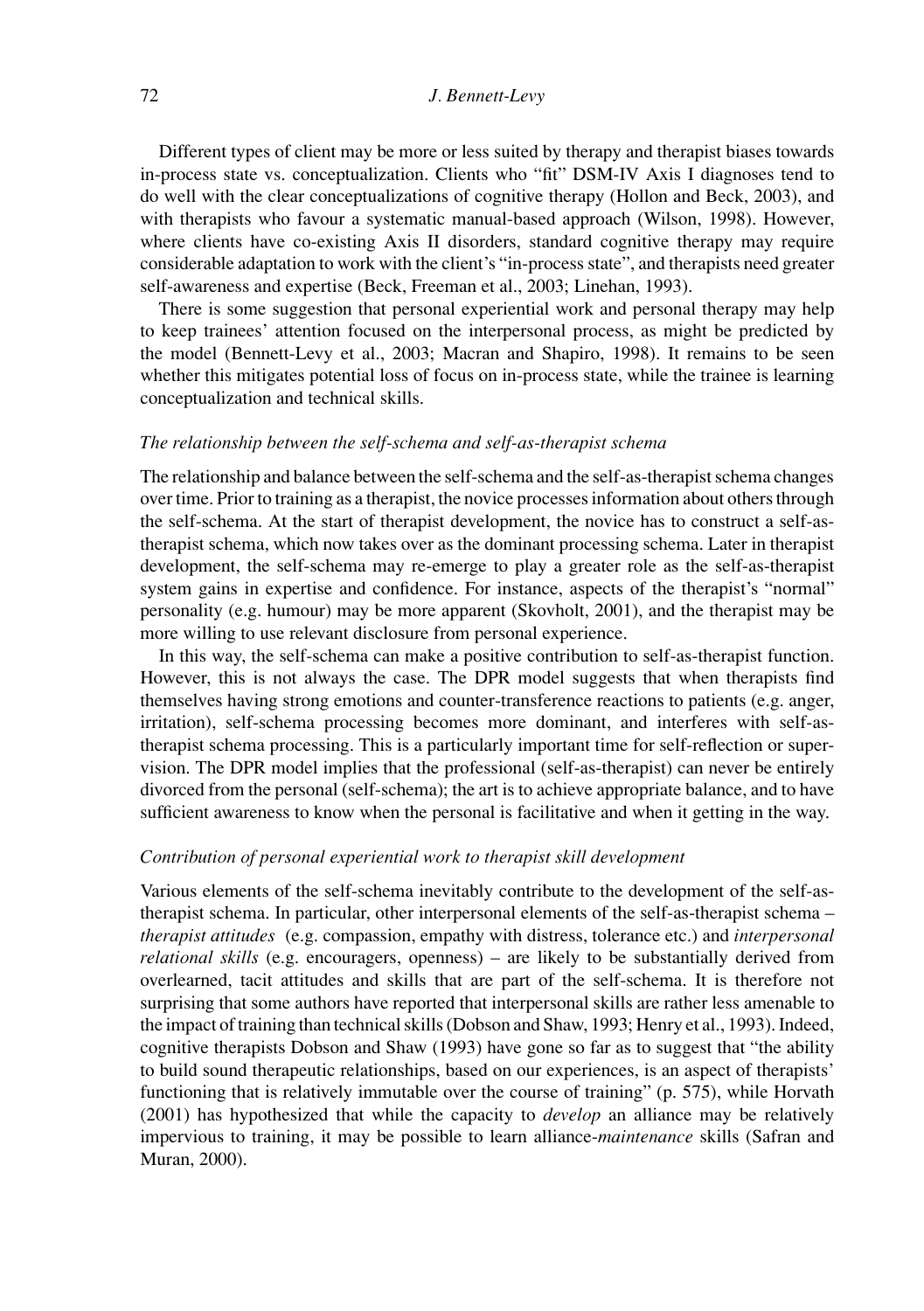From this analysis, it seems probable that the person of the therapist does play a significant part in therapist skill development, particularly in the interpersonal skill domain. Thus, schools of psychotherapy in which personal development plays little part may be neglecting an important aspect of training (Mahoney, 2000). Indeed, if therapists are not willing to engage in personal development work, this may restrict the extent to which they are able to "tune in" to the client, and facilitate the client's process of self-exploration.

One of the reasons that Dobson and Shaw (1993) may have concluded that therapist interpersonal skills are immutable over the course of training is because cognitive therapy training has not traditionally included personal experiential work. When this component is included, therapists report enhancement of interpersonal perceptual and relational skills (Bennett-Levy et al., 2001, 2003), which may suggest that there is at least some room for improvement. Data from the impact of personal therapy, though sketchy, leads to much the same conclusion; participants' self-report suggests that interpersonal skills such as empathy may be positively affected (Macran and Shapiro, 1998; Williams, Coyle and Lyons, 1999).

Cognitive therapy trainees also report that personal experiential work may enhance therapyspecific skills (Bennett-Levy et al., 2003). How does this come about? The suggestion here is that the personal nature of SP/SR means that the newly learned skills are represented in two different memory systems: the self-schema, which experiences the impact of the interventions on itself, and the self-as-therapist schema, which notes how the interventions are carried out. Thus, there are two alternative pathways for retrieval, not just the one. Furthermore, memory research indicates that self-referenced information is recalled better than almost any other kind of knowledge (Hartlep and Forsyth, 2000; Symons and Johnson, 1997) – "If I practise cognitive therapy techniques on myself, I tend to recall them better". From an information processing perspective, there are therefore good grounds to suggest that personal experiential work can lead to enhancement in therapist skills, provided that it is competently carried out.

To summarize, personal experiential work may impact on therapist development in at least two ways. First, it may enhance specific skills by facilitating greater depth of processing and access to memory systems. Second, it may impact on the person of the therapist, affecting self-schema and related interpersonal functions.

#### **Section 4: Summary and implications**

The aim of this paper has been to construct a cognitive model of therapist skill development to provide a coherent theoretical framework in an area of research and practice that has lacked one. Building on Binder's earlier declarative-procedural model, the present model introduces a third information processing system, the reflective system, which gives dynamism to the process of learning, and in particular explains how therapists gain additional skills and expertise, once they have learned basic concepts and techniques.

The model also identifies key elements of therapist skill, and places these within the context of the DPR systems. In particular, the role of perceptual skills, and when-then rules, plans, procedures and skills is highlighted, and mechanisms for their development specified. The model also clearly indicates a role for the therapist's personal development in the development of their therapeutic skills, and identifies which skills are most likely to be affected.

Judged against the limited empirical literature, and more descriptive writing about training, the DPR model appears to have good explanatory power. Furthermore, it generates some clear predictions, which can be tested in future empirical studies, for instance: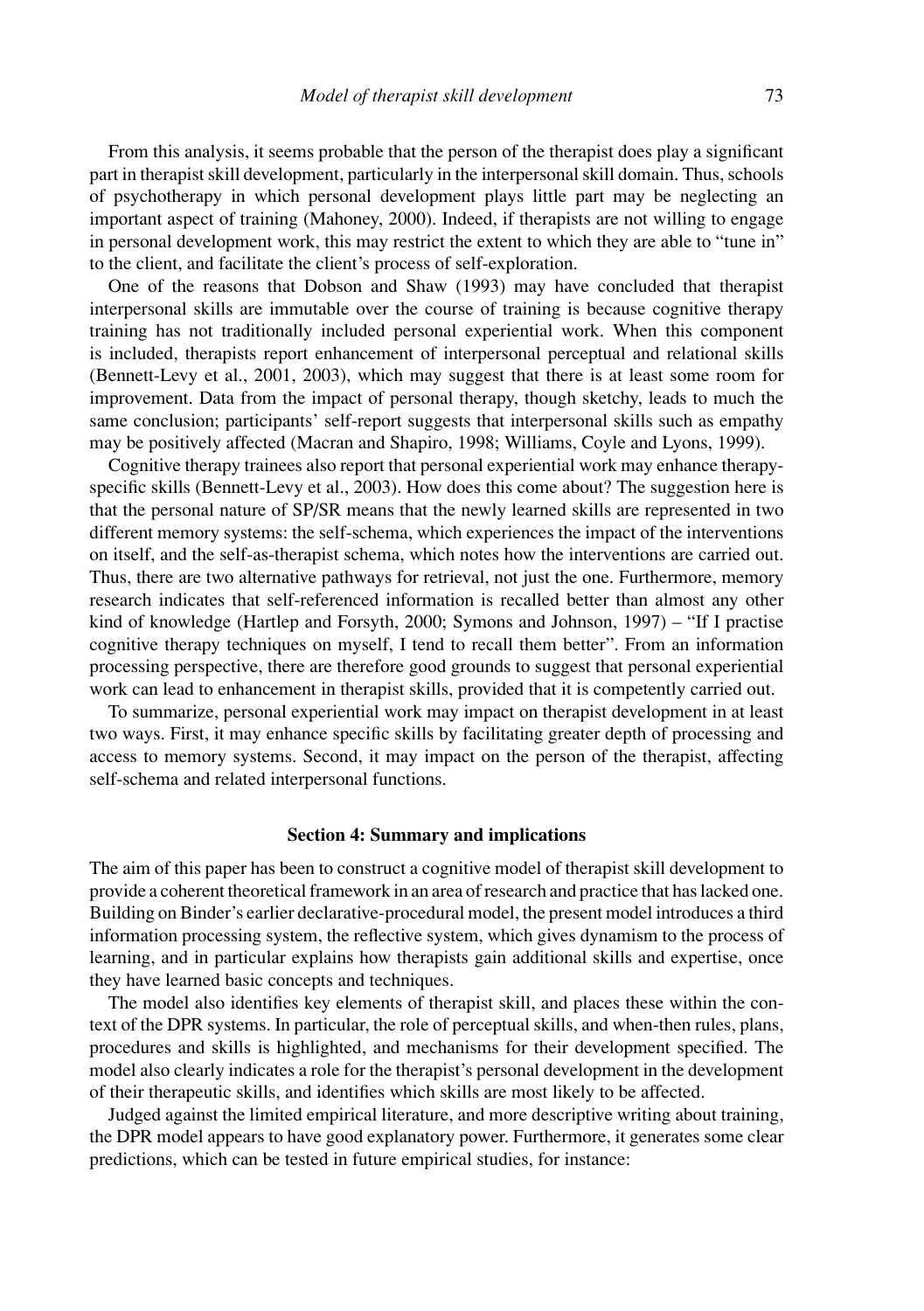- Experimental manipulations in training programs or supervision, which increase trainee reflection, should produce enhanced learning.
- A naturalistic study comparing therapists who routinely engage in reflective practice with those who do not should demonstrate enhanced skills in the former group.
- Self-referenced learning (e.g. learning through SP/SR) should be better remembered than information learned through lectures or role-plays.
- Therapists engaging in self-development practises should show enhanced perceptual skills.

However, the model also raises as many questions as it answers. For instance, what are the best ways to teach therapy skills? Teaching therapy skills requires a mix of different strategies, addressing different skills and different elements of the DPR system, and we still have little idea which are the best ways and combinations. For instance, should we teach formulation before skills or vice-versa (Stopa and Thorne, 1999)? Should declarative skills be taught before procedural skills, or are they best taught in combination as part of a problem-based learning strategy (Binder, 1999)? Are different training methods (e.g. role-play, didactic learning, SP/SR) differentially suited to the training of different types of skill? What use should we be making of technology in training programs (Binder, 1999)? Might this be a suitable avenue to fast-track skill development by providing a variety of situations and contexts for trainees to reflect on and develop when-then rules, plans, procedures and skills?

Another set of questions concerns the place of personal experiential work and/or personal therapy in training programs. While the value of personal work to therapist development has still to be unequivocally demonstrated, it is already integral to training in many schools of psychotherapy, and self-report studies of practising therapists and trainees indicate that, for the most part, the experience is highly valued (Bennett-Levy et al., 2001; Orlinsky, Botermans, Rønnestad and SPR Network, 2001). The DPR model suggests that personal work is likely to impact particularly on those aspects of self schema that feed most directly into the selfas-therapist system (perceptual skills, relational skills and attitudes), a conclusion that is supported by self-report studies (Laireiter and Willutzki, 2003; Macran and Shapiro, 1998; Norcross, Dryden and DeMichele, 1992; Williams et al., 1999).

What is unclear is precisely how the personal element of training should be incorporated into training programs; to what extent should it be a formal element, or a compulsory one? Should trainees be able to undertake such work at a time of their own choosing, since self-exploration may be contraindicated at times of high stress (Bennett-Levy et al., 2001)? Ethical issues abound (Aponte, 1994). Current therapy training models range from an absence of any formal focus on the personal in some brief therapy training programs through to hundreds of hours of personal therapy over many years in the training of Freudian and Jungian analysts. Until we understand more precisely the impact of personal therapy and other personal experiential work, it is difficult to know where lines should be drawn for training purposes.

The DPR model suggests that one of the primary purposes of psychotherapy training should be to facilitate a reflective stance and continuous self-reflection (Skovholt and Rønnestad, 1992a). There is little research on reflection for psychotherapy trainers to draw on, though a number of instructive texts are available, generally from other disciplines (Bolton, 2001; Clinical Psychology Special Issue, 2003; Palmer, Burns and Bulman, 1994; Schön, 1983, 1987).

In this paper, there has been an implication that reflection is a purely internal event within the information processing system; this is not strictly true. Best reflective practice purposely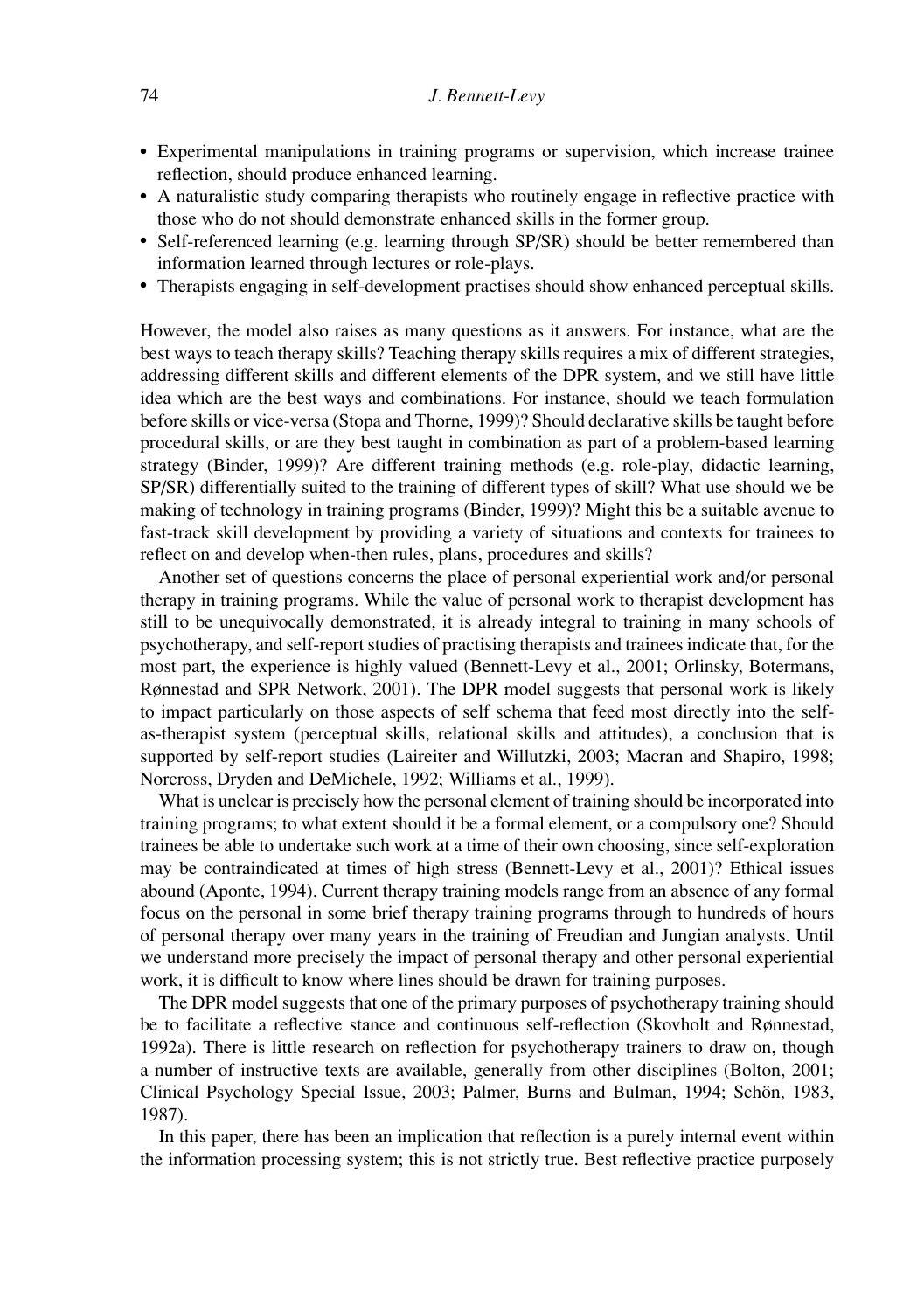draws on external sources such as supervisors and client feedback to provide perspectives that might otherwise be unavailable. Furthermore, open supportive environments can enhance the opportunity for reflection, while dogmatic environments diminish it (Skovholt, 2001). We are still at an early stage in learning how best to facilitate reflective practice, and it remains uncertain how trainable reflective practice is, and what are the best methods.

These kinds of questions are not going to be resolved without a considerably greater focus on empirical research on training than has been the case to date. Experience suggests that there is little funding available for such studies. The need has simply not been recognized by grant giving bodies, even though training is central to the effective dissemination of psychotherapies, and therefore to mental health outcomes on a broad scale. Indeed, at this stage, now that there is clear evidence for the effectiveness of certain therapeutic approaches for particular disorders, it is arguably as important for public health to fund research on training as it is to fund further outcome studies. Without such studies, we may fail to capitalize on the important developments in psychotherapy over the past 50 years.

#### **Acknowledgement**

The author is most grateful to Melanie Fennell, Diana Sanders and Veronica Gore for their valuable comments on an earlier draft of this paper.

# **References**

- **Alberts, G. and Edelstein, B.** (1990). Therapist training: a critical review of skill training studies. *Clinical Psychology Review, 10*, 497–511.
- **Anderson, J. R.** (1993). *Rules of the Mind.* Hillsdale, NJ: Lawrence Erlbaum.
- **Aponte, H. J.** (1994). How personal can training get? *Journal of Marital and Family Therapy, 20*, 3–15. **Baddeley, A.** (1997). *Human Memory.* Hove: Psychology Press.
- **Baker, S. D., Daniels, T. G. and Greeley, A. T.** (1990). Systematic training of graduate-level counselors: Narrative and meta-analytic reviews of three major programs. *The Counseling Psychologist, 18*, 355– 421.
- **Beck, A. T., Freeman, A. and Associates** (2003). *Cognitive Therapy of Personality Disorders* (2nd ed.). New York: Guilford.
- **Bennett-Levy, J.** (2003a). Mechanisms of change in cognitive therapy: the case of automatic thought records and behavioural experiments. *Behavioural and Cognitive Psychotherapy, 31*, 261–277.
- **Bennett-Levy, J.**(2003b). Navel gazing or valuable training strategy? Self-practice of therapy techniques, self-reflection, and the development of therapist expertise. In J. Henry (Ed.), *European Positive Psychology Proceedings* (pp. 10–14). Leicester: EPS/BPS Books.
- **Bennett-Levy, J.** (2003c). Reflection: a blind spot in psychology? *Clinical Psychology, July*, 16–19.
- **Bennett-Levy, J., Butler, G., Fennell, M., Hackmann, A., Mueller, M. and Westbrook, D.** (2004). *The Oxford Guide to Behavioural Experiments in Cognitive Therapy.* Oxford: Oxford University Press.
- **Bennett-Levy, J., Lee, N., Travers, K., Pohlman, S. and Hamernik, E.** (2003). Cognitive therapy from the inside: enhancing therapist skills through practising what we preach. *Behavioural and Cognitive Psychotherapy, 31*, 145–163.
- **Bennett-Levy, J., Turner, F., Beaty, T., Smith, M., Paterson, B. and Farmer, S.** (2001). The value of self-practice of cognitive therapy techniques and self-reflection in the training of cognitive therapists. *Behavioural and Cognitive Psychotherapy, 29*, 203–220.
- **Beutler, L. E.** (1997). The psychotherapist as a neglected variable in psychotherapy: an illustration by reference to the role of therapist experience and training. *Clinical Psychology: Science and Practice, 4*, 44–52.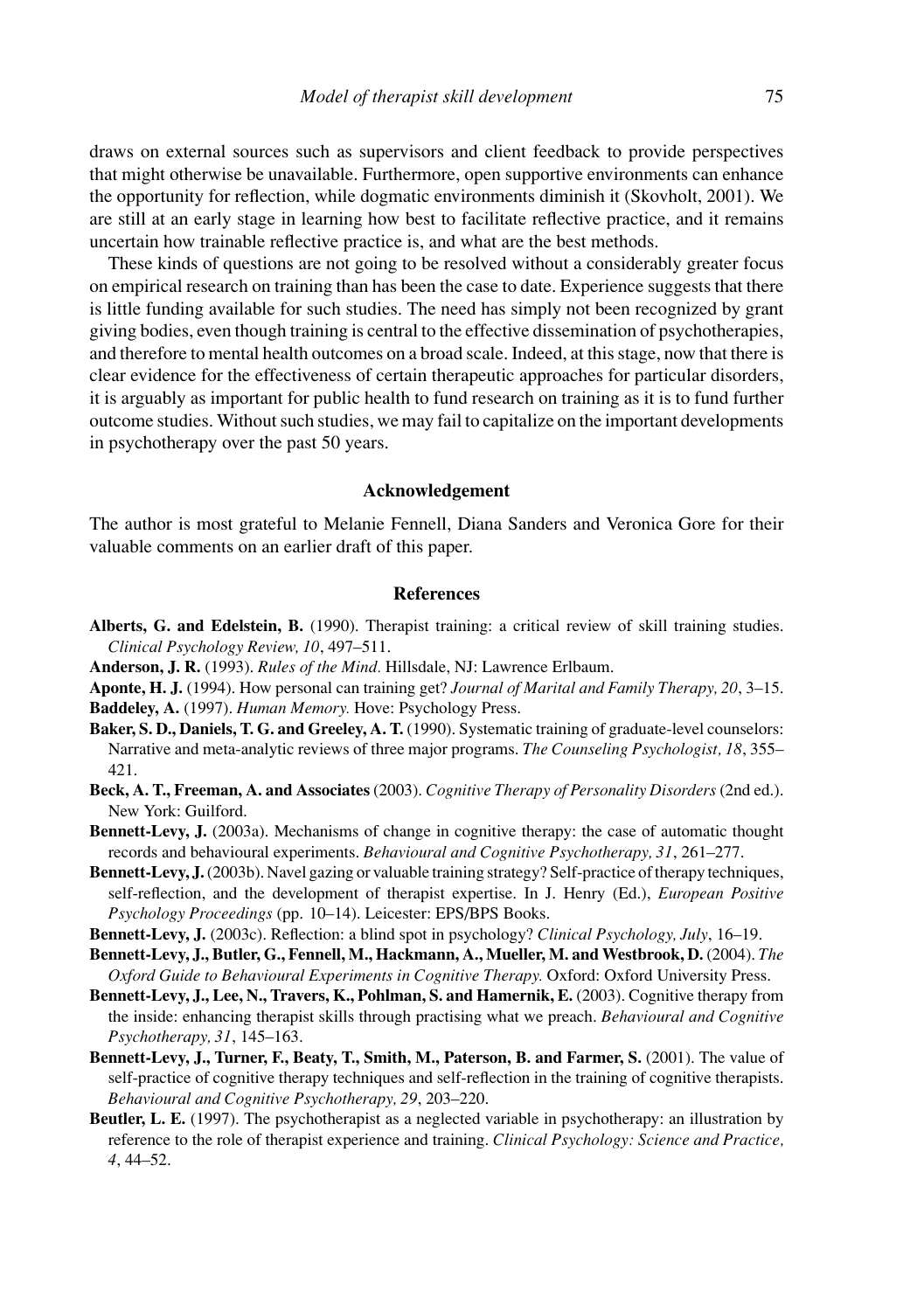- **Binder, J. L.** (1993). Is it time to improve psychotherapy training? *Clinical Psychology Review, 13*, 301–318.
- **Binder, J. L.** (1999). Issues in teaching and learning time-limited psychodynamic psychotherapy. *Clinical Psychology Review, 19*, 705–719.
- **Bolton, G.** (2001). *Reflective Practice.* London: Paul Chapman Publishing.
- **Bootzin, R. R. and Ruggill, J. S.** (1988). Training issues in behavior therapy. *Journal of Consulting and Clinical Psychology, 56*, 703–709.
- **Boud, D., Keogh, R. and Walker, D.** (1985). Promoting reflection in learning: a model. In D. Boud, R. Keogh and D. Walker (Eds.), *Reflection: turning experience into learning* (pp. 18–40). London: Kogan Page.
- **Boyd, E. M. and Fales, A. W.** (1983). Reflective learning: key to learning from experience. *Journal of Humanistic Psychology, 23*, 99–117.
- **Bransford, J. D., Franks, J. J., Vye, N. J. and Sherwood, R. D.** (1989). New approaches to instruction: because wisdom can't be told. In S. Vosniadou and A. Ortony (Eds.), *Similarity and Analogical Reasoning* (pp. 470–497). New York: Cambridge University Press.
- **Chi, M. T. H., Glaser, R. and Farr, M. J. (Eds.)** (1988). *The Nature of Expertise.* Hillsdale, NJ: Erlbaum.
- **Cleghorn, J. M. and Levin, S.**(1973). Training family therapists by setting learning objectives. *American Journal of Orthopsychiatry, 43*, 439–446.
- **Clinical Psychology** (2003, July). *Special Issue on Reflective Practice.*
- **Crits-Christoph, P., Siqueland, L., Chittams, J., Barber, J. P., Beck, A. T., Liese, B., Luborsky, L., Mark, D., Mercer, D., Onken, L. S., Najavits, L. M., Thase, M. E. and Woody, G.** (1998). Training in cognitive, supportive-expressive, and drug counseling therapies for cocaine dependence. *Journal of Consulting and Clinical Psychology, 66*, 484–492.
- **Dobson, K. S. and Shaw, B. F.** (1993). The training of cognitive therapists: what have we learned from treatment manuals? *Psychotherapy, 30*, 573–577.
- **Dreyfus, H. E. and Dreyfus, S. L.** (1986). *Mind over Machine.* New York: Free Press.
- **Gibson, J. and Gibson, E.** (1955). Perceptual learning: differentiation or enrichment. *Psychological Review, 62*, 32–51.
- **Grater, H. A.** (1985). Stages in psychotherapy supervision: from therapy skills to skilled therapist. *Professional Psychology: Research and Practice, 16*, 605–610.
- **Greenberg, L. S. and Elliott, R.** (1997). Varieties of empathic responding. In A. C. Bohart and L. S. Greenberg (Eds.), *Empathy Reconsidered: new directions in psychotherapy* (pp. 167–186). Washington: American Psychological Association.
- **Greenberg, L. S. and Goldman, R. L.** (1988). Training in experiential therapy. *Journal of Consulting and Clinical Psychology, 56*, 696–702.
- **Hartlep, K. L. and Forsyth, G. A.** (2000). The effect of self-reference on learning and retention. *Teaching of Psychology, 27*, 269–271.
- **Henry, W. P., Schacht, T. E., Strupp, H. H., Butler, S. F. and Binder, J. L.** (1993). Effects of training in time-limited dynamic psychotherapy: mediators of therapists' responses to training. *Journal of Consulting and Clinical Psychology, 61*, 441–447.
- **Hill, C. E., Helms, J. E., Tichenor, V., Spiegel, S. B., O'Grady, K. E. and Perry, E. S.** (1988). Effects of therapist response modes in brief psychotherapy. *Journal of Counseling Psychology, 35*, 222–233.
- **Hollon, S. D. and Beck, A. T.** (2003). Cognitive and cognitive-behavioral therapies. In M. J. Lambert (Ed.), *Garfield and Bergin's Handbook of Psychotherapy and Behavior Change: an empirical analysis* (5th ed.) (pp. 447–492). New York: Wiley.
- **Horvath, A.** (2001). The therapeutic alliance: concepts, research and training. *Australian Psychologist, 36*, 170–176.
- **Ivey, A. E.** (1990). Systematic counselor/therapist training: "Training as treatment" and directions for the future. *The Counseling Psychologist, 18*, 428–435.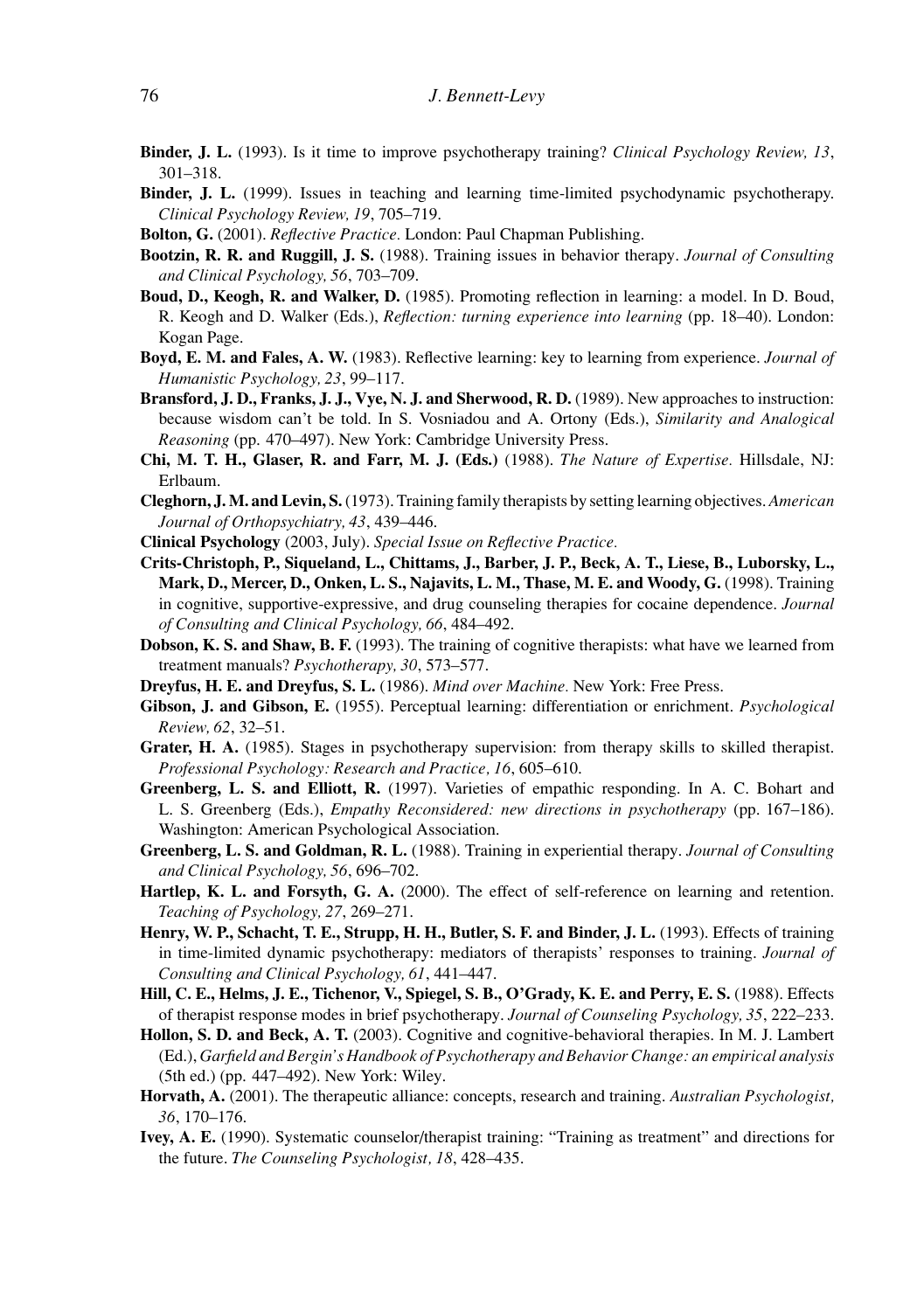- **James, I. A., Blackburn, I-M., Milne, D. L. and Reichfelt, K.** (2001). Moderators of trainee therapists' competence in cognitive therapy. *British Journal of Clinical Psychology, 40*, 131–141.
- **Kemmis, S. and McTaggart, R.** (2000). Participatory action research. In N. K. Denzin and Y. S. Lincoln (Eds.), *Handbook of Qualitative Research* (2nd ed.). Thousand Oaks, CA: Sage.
- **Kingdon, D., Tyrer, P., Seivewright, N., Ferguson, B. and Murphy, S.** (1996). The Nottingham study of neurotic disorder: Influence of cognitive therapists on outcome. *British Journal of Psychiatry, 169*, 93–97.
- **Kolb, D.** (1984). *Experiential Learning: experience as the source of learning and development.* Englewood Cliffs, NJ: Prentice Hall.
- **Kuehlwein, K. T.** (2000). Enhancing creativity in cognitive therapy. *Journal of Cognitive Psychotherapy, 14*, 175–187.
- **Laireiter, A-L. and Willutzki, U.** (2003). Self-reflection and self-practice in training of cognitive behaviour therapy: an overview. *Clinical Psychology and Psychotherapy, 10*, 19–30.
- **Lambert, M. J. (Ed.)** (2003). *Garfield and Bergin's Handbook of Psychotherapy and Behavior Change: an empirical analysis* (5th ed.). New York: Wiley.
- **Liddle, H. A. and Halpin, R. J.** (1978). Family therapy training and supervision literature: a comparative review. *Journal of Marriage and Family Counseling, 4*, 77–98.
- **Linehan, M. M.** (1993). *Cognitive-Behavioural Treatment of Borderline Personality Disorder.* New York: Guilford.
- **Luborsky, L., McLellan, A. T., Digner, L.,Woody, G. and Seligman, D. A.**(1997). The psychotherapist matters: comparison of outcome across 22 therapists and 7 patient samples. *Clinical Psychology: Science and Practice, 4*, 53–65.
- **Machado, P. P. P., Beutler, L. E. and Greenberg, L. S.** (1999). Emotional recognition in psychotherapy: Impact of therapist level of experience and emotional awareness. *Journal of Clinical Psychology, 55*, 39–57.
- **Macran, S. and Shapiro, D.** (1998). The role of personal therapy for therapists: a review. *British Journal of Medical Psychology, 71*, 13–25.
- **Mahoney, M. J.** (2000). Training future psychotherapists. In C. R. Snyder and R. E. Ingram (Eds.), *Handbook of Psychological Change* (pp. 727–735). New York: Wiley.
- **Martin, J. R.** (1997). Mindfulness: a proposed common factor. *Journal of Psychotherapy Integration, 7*, 291–312.
- **Milne, D.** (1982). A comparison of two methods of teaching behaviour modification to mental handicap nurses. *Behavioural Psychotherapy, 10*, 54–64.
- **Milne, D. L., Baker, C., Blackburn, I., James, I. and Reichelt, K.** (1999). Effectiveness of cognitive therapy training. *Journal of Behavior Therapy and Experimental Psychiatry, 30*, 81–92.
- **Milne, D., Claydon, T., Blackburn, I. M. and James, I.** (2001). Rationale for a new measure of competence in therapy. *Behavioural and Cognitive Psychotherapy, 29*, 21–33.
- **Milne, D. L. and James, I. A.** (2002). The observed impact of training on competence in clinical supervision. *British Journal of Clinical Psychology, 41*, 55–72.
- **Norcross, J., Dryden, W. and DeMichele, J. T.** (1992). British clinical psychologists and personal therapy: III. What's good for the goose? *Clinical Psychology Forum* (June), 29–33.
- **O'Donovan, A. and Dyck, M.** (2001). Effective training in clinical and counselling psychology: not as simple as it sounds. *Australian Psychologist, 36*, 92–98.
- **Orlinsky, D. E., Botermans, J.-F., Rønnestad, M. H. and SPR Collaborative Network** (2001). Towards an empirically grounded model of psychotherapy training: four thousand therapists rate influences on their development. *Australian Psychologist, 36*, 139–148.
- **Overholser, J. C.** (1991). The socratic method as a technique in psychotherapy supervision. *Professional Psychology: Research and Practice, 22*, 68–74.
- Padesky, C. A. (1996). Developing cognitive therapist competency: teaching and supervision models. In P. M. Salkovskis (Ed.), *Frontiers of Cognitive Therapy* (pp. 266–292). New York: Guilford.